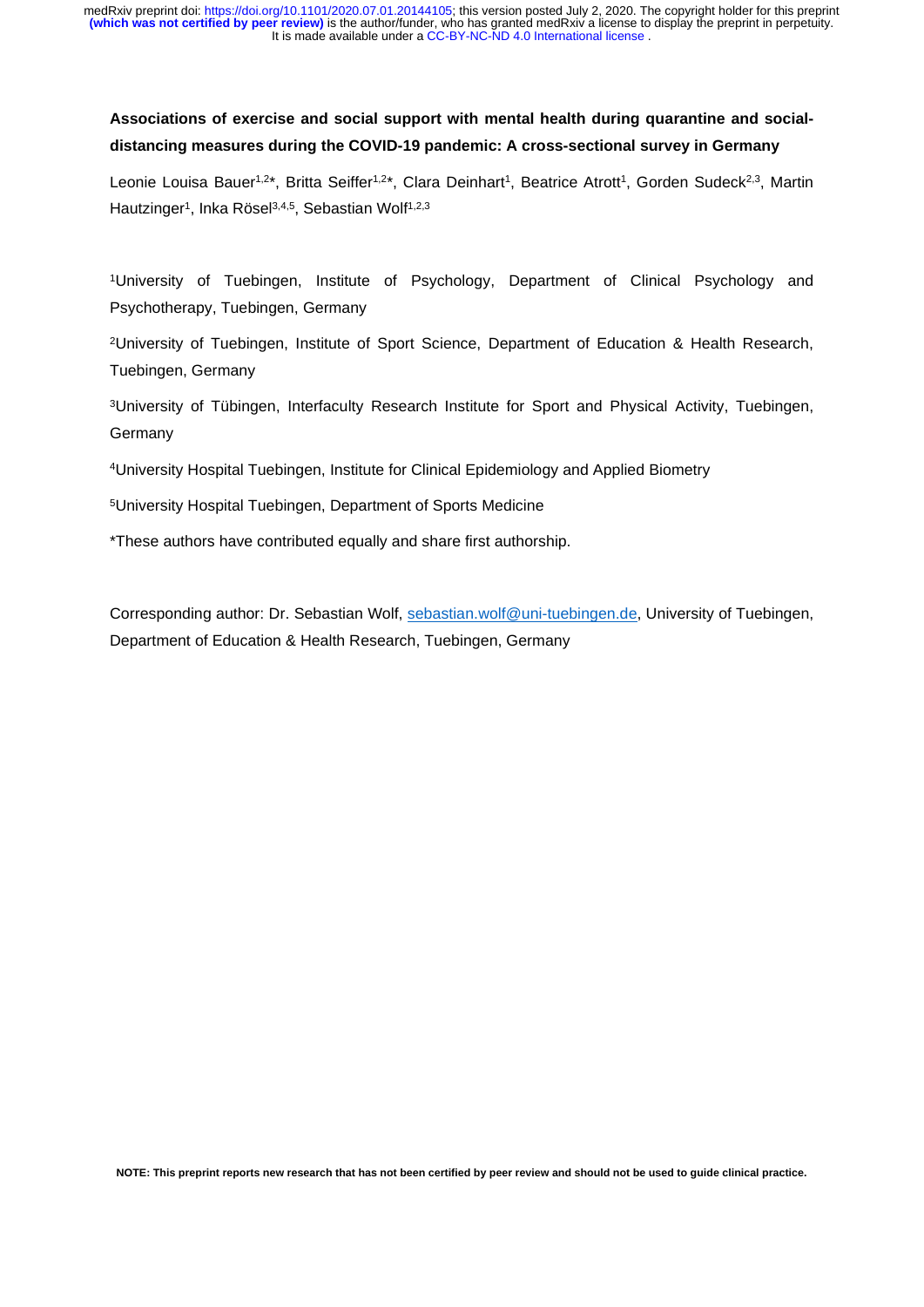### **Abstract**

**Introduction:** Social distancing and quarantine measures applied during the COVID-19 pandemic might result in mental health problems. In this cross-sectional study we examined if perceived social support, exercise in minutes per week and change in exercise are protective factors regarding symptoms of depression, anxiety, and sleeping disorders.

**Method:** In April 2020, n = 4271 German adults completed an online survey including mental health questionnaires regarding depression (PHQ-D), anxiety (PHQ-D) and sleep (PSQI), as well as questionnaires related to protective factors such as exercise (BSA-F), physical activity-related health competence (PAHCO) and social support (F-SozU).

**Results:** Complete case analysis ( $n = 3700$ ; mean age  $33.13 \pm 11.73$  years, 78.6 % females) resulted in elevated prevalence of depressive disorder (31.4%), panic disorder (5.7%) and other anxiety disorders (7.4%). 58.3% reported symptoms of insomnia. Three separate models of multiple regression were conducted. Perceived social support was associated with lower values of anxiety (*beta* = -0.10; *t*(19) = -6.46; *p* >0.001), lower values of depressive symptoms (*beta* = -0.22; *t*(19) = -15.71; *p* < .001) and lower values of sleeping disorder symptoms (*beta* = -0.15; *t*(19) = -9.55; *p* < .001). Change towards less exercise compared to the time before Covid-19 was associated with and higher values of anxiety (*beta* = -0.05; *t*(19) = -2.85; *p*= .004), higher values of depressive symptoms (*beta* = -0.08; *t*(19) = - 5.69; *p <* .001), and higher values of sleeping disorder symptoms (*beta* = -0.07; *t*(19) = -4.54; *p* < .000). Post-hoc analysis (ANOVAs) revealed that a change towards less exercise was significantly associated with more depressive, anxiety and sleeping disorder symptoms whereas a positive change was not. No significant association was found for exercise in minutes per week for all outcomes.

**Conclusion:** The COVID-19 pandemic seems to have a negative impact on mental health in the German population. Social Support and a stable amount of exercise might attenuate these negative mental health consequences. Ongoing monitoring of the impact of the pandemic on mental health and possible protective factors is needed in order to create a basis for the development of appropriate prevention and intervention measures.

**Key words:** anxiety, depression, insomnia, exercise, social support, COVID-19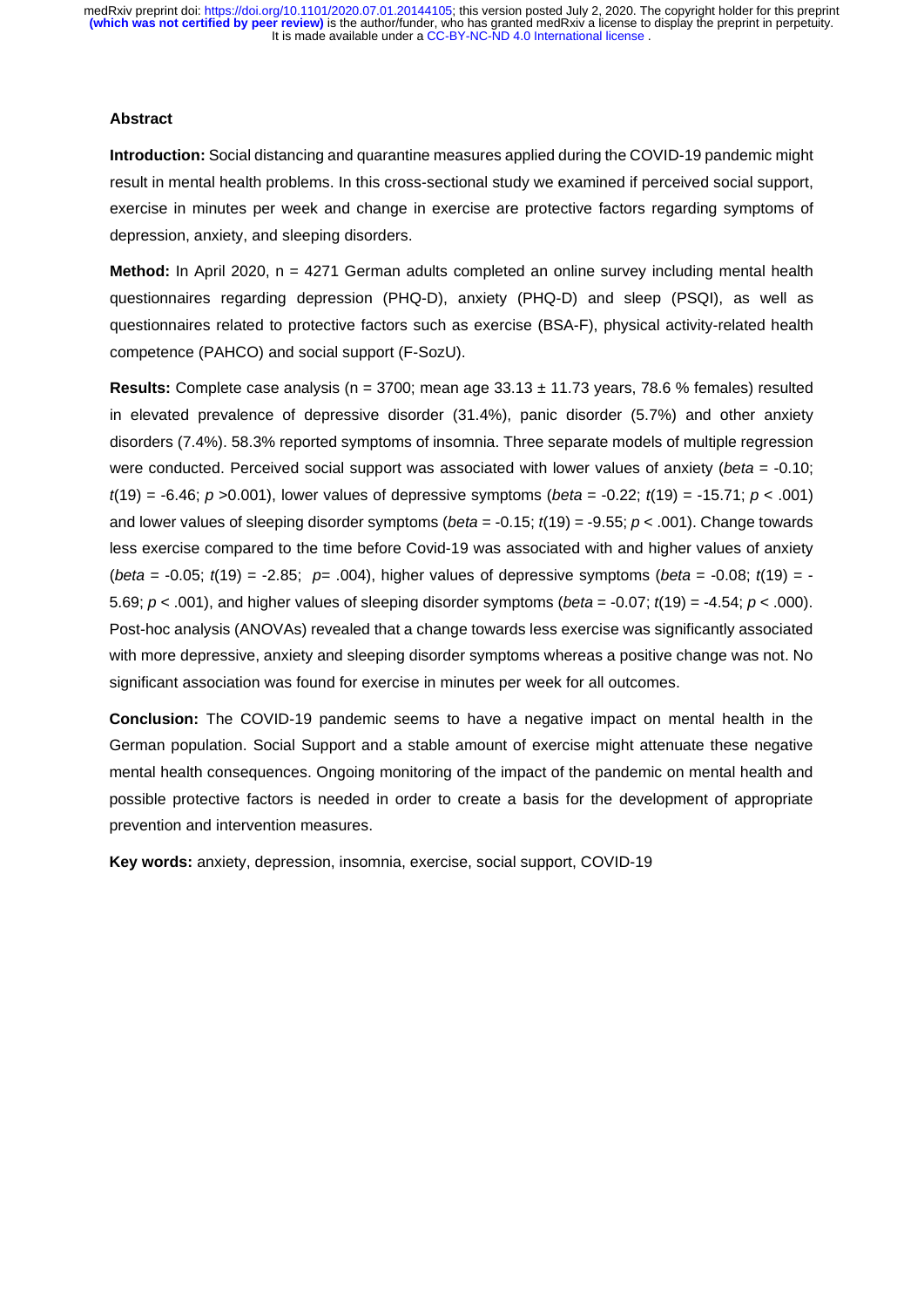## **1. Background**

With 8327805 confirmed cases all over the world (up to June 19th, 2020; World Health Organization, 2020), the COVID-19 disease is a global public health emergency. The World Health Organization (WHO) has issued recommendations to implement social distancing measures for the general public as well as quarantining procedures, for people infected with the COVID-19 disease.

Similar measures have been enforced during recent pandemic, such as the 2003 outbreak of SARS and the 2014 outbreak of Ebola. As a result, studies reported increased symptoms of post-traumatic-stress disorders and depressive disorders, as well as a 30% increase in suicide rates in populations concerned by the measures. In addition, they reported increased prevalence of sleep disturbances, confusion, and anger (Brooks et al., 2020; Lee et al., 2007; Yip, Cheung, Chau, & Law, 2010).

In line with this evidence, studies investigating the impact of social distancing and quarantine measures on mental health consequences in countries severely affected by Covid-19 (China, United States of America, Brazil, and Italy) report high overall prevalence of symptoms of mental illness. Prevalence of depressive symptoms ranged from 17.3% to 43.6%. 7.1% to 45.4% of participants reported raised anxiety symptoms. 7.3% to 18.2% of participants reported reduced sleep quality and 31.1% of participants reported raised levels of perceived stress (Cao et al., 2020; Huang & Zhao, 2020; Liu, Zhang, Wong, & Hyun, 2020; Meyer et al., 2020; Rossi et al., 2020; Schuch et al., 2020; C. Wang et al., 2020).

In May 2020, 2.02 million employees in Germany were faced with short-time working arrangements due to economic consequences of the pandemic. The unemployment rate has risen 25% compared to the previous year, leading to financial insecurity (Federal Employment Agency, 2020). With 188534 confirmed infections and 8872 deaths due to COVID-19 in Germany, many people have been affected by serious illness or the loss of friends and family members (up to June 19th, 2020; World Health Organization, 2020). These negative life events are correlated to higher depression and anxiety symptoms (Dalgard et al., 2006; Miloyan, Joseph Bienvenu, Brilot, & Eaton, 2018). In addition, unemployment, and the recommendation of working from home might have led to a loss of daily structure and positive reinforcement, which in turn might be associated with poorer mental health (Paul, Geithner, & Moser, 2009). Further the implementation of social distancing and quarantine procedures might have led to loneliness and perceived lack of social support, which is associated with raised depression and anxiety symptoms (Santini et al., 2020).

Evidence from meta-analyses and large cohort studies indicates the importance of social support as a protective factor for depression (Gariepy, Honkaniemi, & Quesnel-Vallee, 2016; Grav, Hellzen, Romild, & Stordal, 2012; X. Wang, Cai, Qian, & Peng, 2014). Regarding exposure to negative life events, Dalgard et al. (2006) report symptoms of depression to increase significantly with decreasing social support. In the context of the COVID-19 pandemic, social support was found to be negatively associated with anxiety (Cao et al., 2020) and depression (Liu et al., 2020) and to correlate positively with sleep quality (Xiao, Zhang, Kong, Li, & Yang, 2020).

According to recent meta-analyses, physical activity (PA) could be a protective factor for mental illnesses (Harvey et al., 2018; Schuch et al., 2019; Schuch et al., 2018). Indeed, Schuch et al. (2020) reported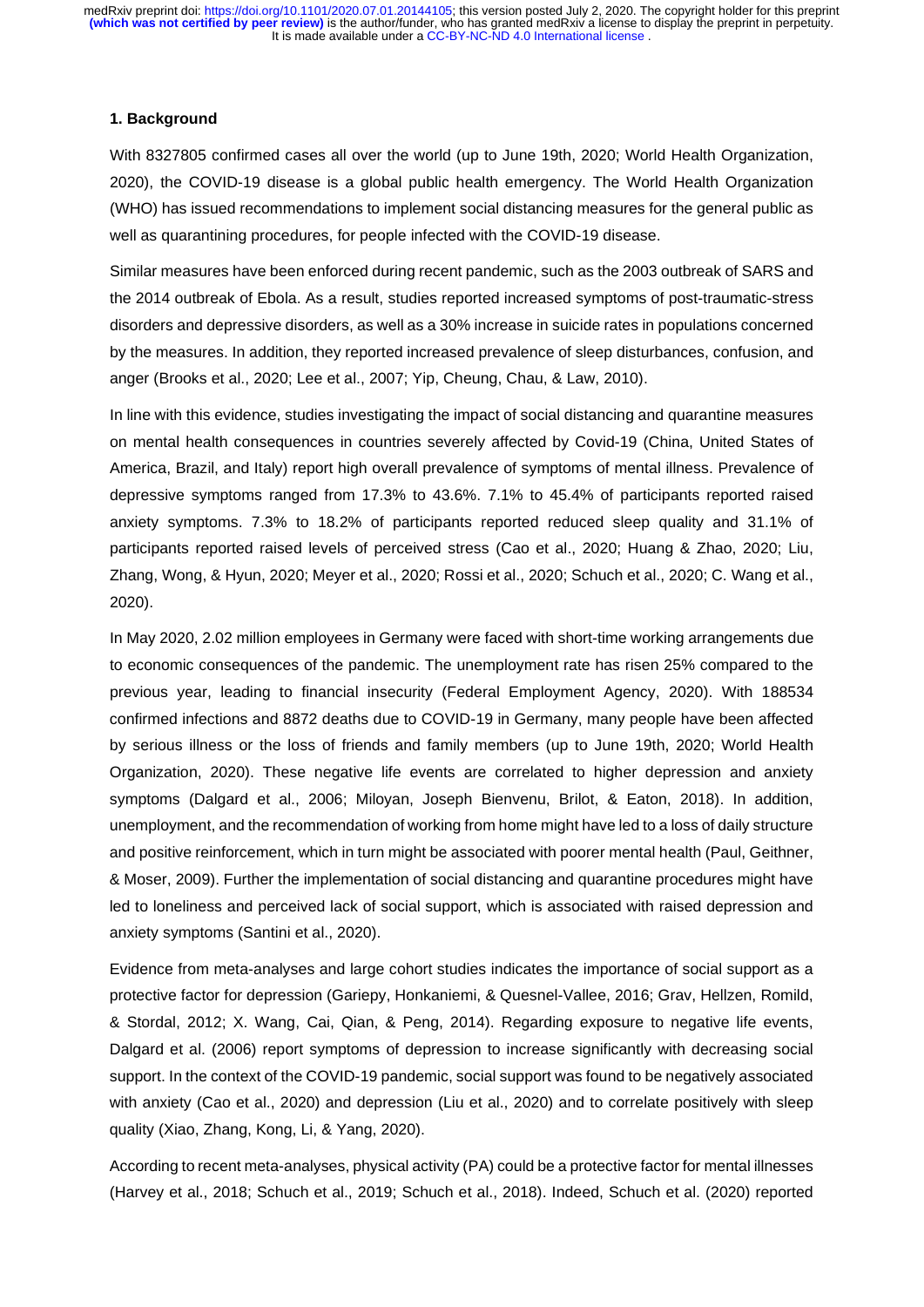that participants, who engaged in 30 minutes or more of moderate to vigorous PA (MVPA) had decreased odds of depressive or anxiety symptoms during the COVID-19 pandemic. In addition, Meyer et al. (2020) reported that compared to participants that kept adhering to MVPA (according to physical activity guidelines; American College of Sports Medicine, 2017) during COVID-19 measures, those who decreased their levels of MVPA reported more depressive symptoms, loneliness, and stress as well as lower positive mental health.

In their model of PA-related Health Competence (PAHCO), Carl, Sudeck, and Pfeifer (2020) describe the need of major competences in order to adhere to daily PA. One especially important in the context of mental health might be PA-specific affect regulation. Sudeck and Pfeifer (2016) assumed that not just the quantity and intensity of PA, but also specific self-regulation skills are important in order to reach optimal effects on mental health. Indeed, Sudeck, Jeckel, and Schubert (2018) showed that people who engage in PA with the scope and the skill to regulate their (negative) affective states show greater benefits in affective well-being (Sudeck & Pfeifer, 2016).

In this cross-sectional study we assessed, if exercising and perceived social support attenuate the negative mental health consequences induced by social distancing and quarantine measures within the German population.

The following hypotheses are tested:

- (1) The changes induced by social distancing and quarantine measures are associated with higher symptoms of depression, anxiety, panic, and sleeping disorders.
- (2) Exercise is negatively associated with symptoms of depression, anxiety, and sleeping disorders.
- (3) Change towards more exercise is negatively associated with symptoms of depression, anxiety, and sleeping disorders.
- (4) Perceived social support is negatively associated with symptoms of depression, anxiety, and sleeping disorders.
- (5) Higher PA related affect regulation competence enhances the effects of physical exercise on symptoms of depression, anxiety, and sleeping disorders.

# **2. Method**

In April 2020, a longitudinal online survey with three measurement points and within-subject design was commenced. Data for the first measurement point (T1) was collected during complete lockdown (April  $8<sup>th</sup>$ , 2020 - April 26<sup>th, 2020</sub>). Since March 16<sup>th</sup>, 2020, schools, non-essential businesses, sports and</sup> entertainment venues were closed. As of March 23<sup>rd</sup>, 2020, public gatherings of more than two persons not living in the same household were banned (RKI, 2020). The second measurement point (T2) was scheduled as these restrictions were eased (Mai,  $22^{nd}$ ,  $2020$  – Mai,  $29^{th}$ ,  $2020$ ). The last measurement point (T3) will be scheduled once the restrictions are stopped (vaccine availability). This report focuses on the data of the first measurement point (T1), resulting in a cross-sectional design. The study was approved by the local ethics committee for research at the Faculty of Economics and Social Sciences and registered on the German Clinical Trial Register (DRKS00021791).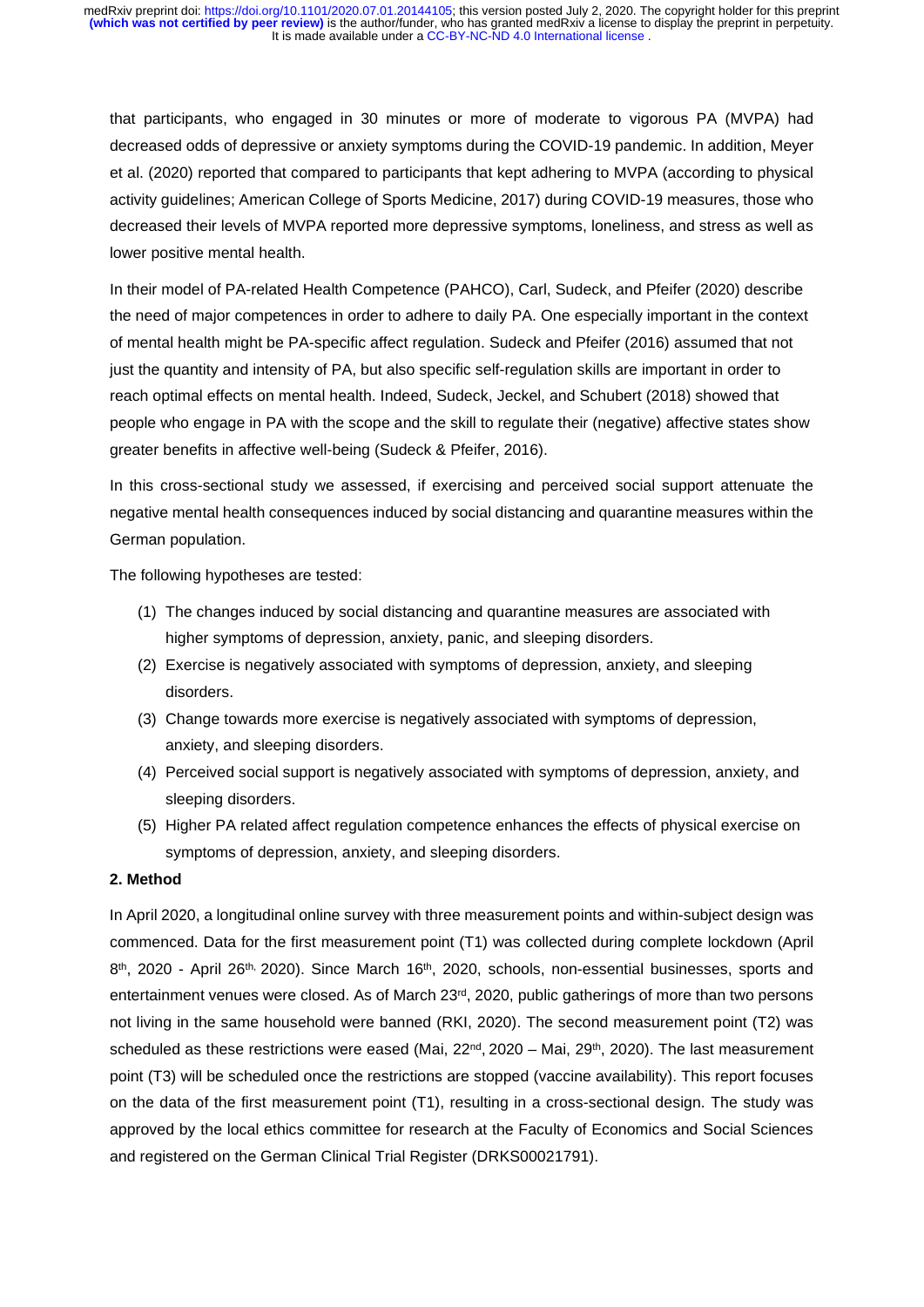#### **2.2 Procedure**

Participants were directed to the online survey software SoSci Survey (Leiner, 2016). Before starting the survey, participants provided informed consent. Participants then self-reported demographic information, COVID-19-related changes in their daily life, mental health questionnaires regarding depression, anxiety, and sleep, as well as questionnaires related to protective factors such as exercise, PA-related health competence, social support and day structure. After completing the questionnaire, participants were provided with contact numbers of phone-based counselling concerning psychological burden and domestic abuse. Participants who were interested in participating at the second and third measurement point indicated their e-Mail address at the end of the survey. All questionnaires used a self-report format.

### **2.3 Measures**

### **2.3.1 Diagnosis of Disorders**

*PHQ-D.* To measure depression, panic disorders, and anxiety disorders the Patient Health Questionnaire (PHQ-D; Löwe, Spitzer, Zipfel, & Herzog, 2002) was used. Depressive symptoms (major depression and other depressive disorders) are measured with 9 items on a four-point Likert-type scale over the last two weeks. Higher scores indicate a higher intensity. The sum of all items represents the total score (range: 0-27). Individuals are classified to the degree of severity: absence of depressive disorder (0-4), mild degree of severity (5-10), medium major depression (10-14), severe major depression (15-19) and most severe major depression (20-27). The PHQ-D additionally assesses panic disorders and other anxiety disorders. Within 15 items participants are asked to indicate whether they experienced a panic attack within the last four weeks and whether certain symptoms (e.g. sweating, feeling like suffocating, fear of dying) were present during their worst panic attack. Other anxiety disorders (genialized anxiety disorders, not specified anxiety disorders) are measured with seven items, rating the severity of anxiety symptoms within the last four weeks on a three-point Likert-type scale. Higher scores indicate higher severity. Panic disorders and other anxiety disorders are evaluated dichotomously and the presence for each disorder was determined for each participant. The scale measuring depressive symptoms has an internal consistency of Cronbach's α=.88 (Gräfe, Zipfel, Herzog, & Löwe, 2004). In this study the scale for depressive symptoms revealed an internal consistency of Cronbach's α=.86.

*PSQI*. With 19 Items the Pittsburgh Sleep Quality Index (PSQI; Wittchen et al., 2001) assesses the sleep quality within the last four weeks using a global score consisting of the components sleep duration, sleep disturbance, sleep latency, daytime dysfunction, sleep efficiency, overall sleep quality and sleep medication use. Each component ranges from zero to three. The global score consists of all seven components and ranges from 0 to 21. Higher scores indicate lower sleep quality. Individuals are classified as not fulfilling symptoms of sleeping disorders (score 0-5) and fulfilling symptoms of sleeping disorders (6-21) (Buysse, Reynolds, Monk, Berman, & Kupfer, 1989). Previous studies reported a reliability of Cronbach's  $α = .77$  for the total score (Doi, Minowa, Uchiyama, & Okawa, 2001). In this study the total score revealed an internal consistency of Cronbach's  $\alpha$ =.69.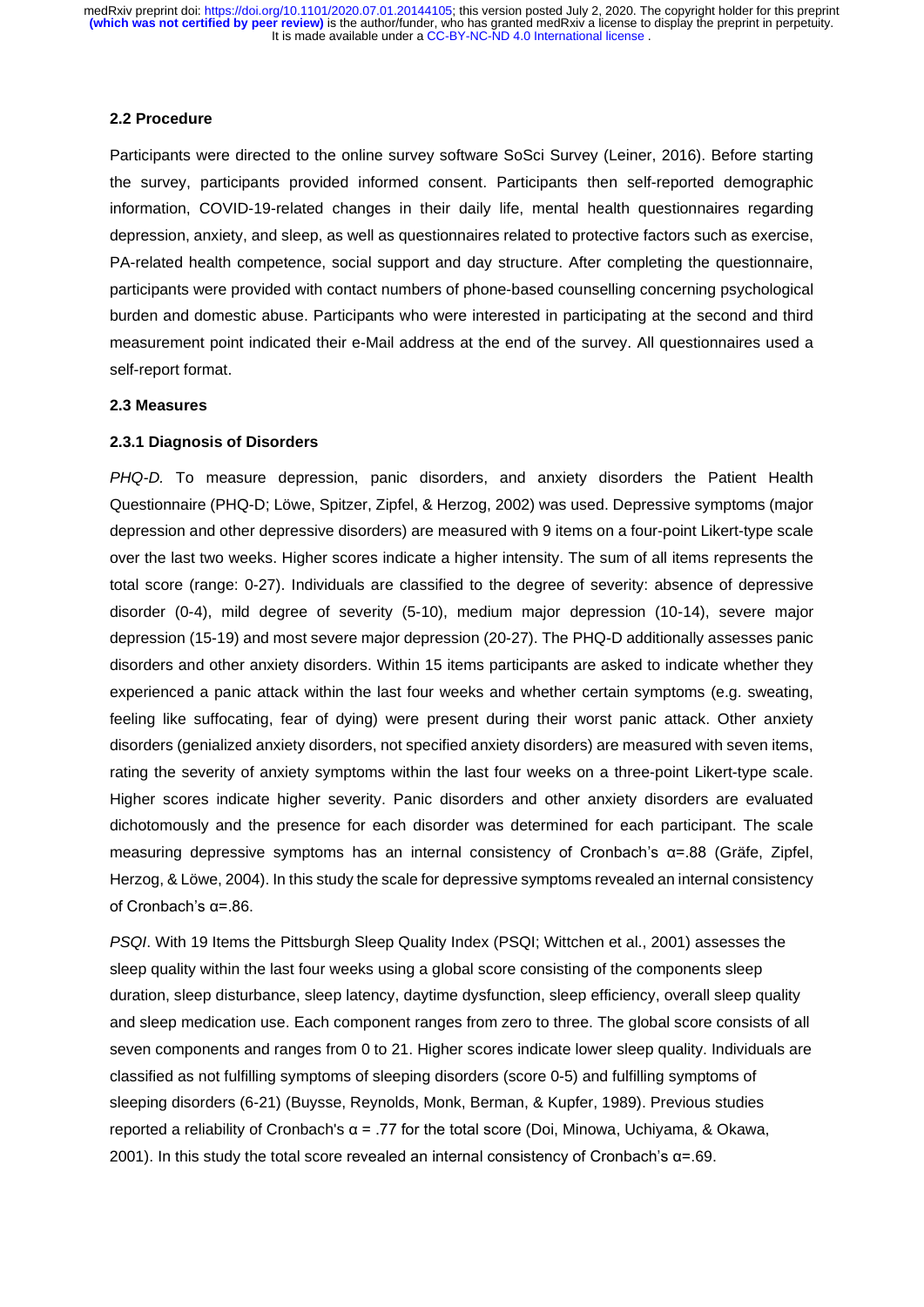### **2.3.2 Criterion Variables: Depressive, anxiety and sleeping disorder symptoms**

*PHQ-D.* Depressive symptoms (major depression and other depressive disorders) were measured with 9 items on a four-point Likert-type scale, using the PHQ-9 module (module 2) of the PHQ-D (PHQ-D; Löwe, Spitzer, Zipfel, & Herzog, 2002). The sum of all items represents the total score (range: 0-27). Other anxiety symptoms were assessed using module 5, item a of the PHQ-D, rating the severity of anxiety symptoms within the last four weeks on a three-point Likert-type scale. Higher scores indicate higher severity (range: 0-2).

*PSQI*. Sleeping disorder symptoms were assessed through the global score of the PSQI (range: 0-21; see paragraph 2.3.1; Buysse et al., 1989)

# **2.3.3 Predictor variables: Exercise, Change in Exercise, Social Support, PA-related affect regulation**

*BSA-F*. The Physical Activity, Exercise, and Sport Questionnaire (BSA-F; Fuchs, Klaperski, Gerber, & Seelig, 2015) examines PA in employment, leisure time and exercise activity over the past four weeks with 17 items. In validation studies, the exercise activity index was significantly correlated to performance measures, such as maximum oxygen intake, while the PA index was only weakly correlated to those performance measures (Fuchs, Klaperski, Gerber, & Seelig, 2015). We therefore decided to include the exercise index in the analyses. To measure exercise activity, the participants could indicate the frequency (on how many days during the last four weeks) and duration (for how many minutes) of three different kind of exercise. To calculate the total score for exercise the frequency and duration of each kind of exercise was multiplied and the sum was formed. This sum was then divided by four in order to reflect the amount of physical exercise per week (in minutes/week) (Fuchs et al., 2015). Higher scores reflect more exercise activity.

*Change in Exercise.* Change in exercise was assessed by one item. Participants indicated their changes in their exercise activity, ranging from less active to more active on a seven-point Likert-type scale. For descriptive and Post-hoc analysis participants were categorized into being less active (score 1-3), just as active (score 4) and more active than before the Covid-19 pandemic (5-7).

*F-SozU*. The Perceived Social Support Questionnaire (F-SozU; Fydrich, Sommer, Tydecks, & Brähler, 2009) assesses subjectively perceived and anticipated support from the social environment. The short version consists out of 14 items rated on a five-point Likert-type scale. The mean of all items represents the total score, higher scores indicate more perceived and anticipated social support (range: 1-5). The questionnaire shows an internal consistency of Cronbach's α = 0.94 (Fydrich, Sommer, Tydecks, & Brähler, 2009). In this study the questionnaire revealed an internal consistency of Cronbach's α= .93.

*PAHCO*. The PA-related affect regulation subscale of the PA-related health competence questionnaire (PAHCO; Sudeck & Pfeifer, 2016) examines PA-related affect regulation with 4 items on a five-point Likert-type Scale, higher scores indicating higher competencies. The reliability of this scale was determined by Sudeck and Pfeifer (2016) with Cronbach's α ranging from .88-.89. In this study the subscale PA-related affect regulation revealed an internal consistency of Cronbach's  $\alpha$ = .91.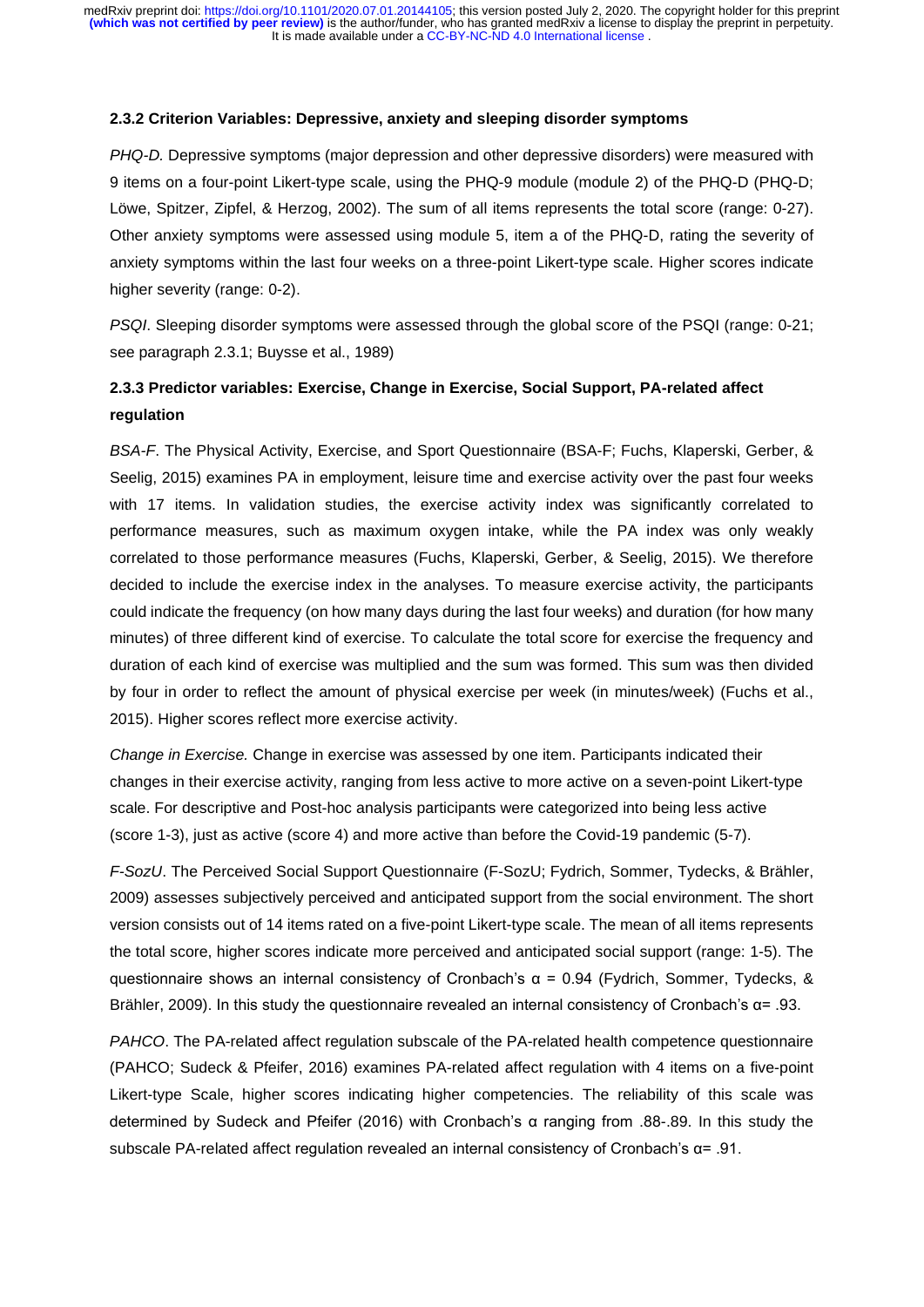### **2.3.4 Covariates: Sociodemographic Information, COVID-Specific Information**

*Sociodemographic questionnaire*. Participants self-reported age, gender, relationship status (single, in a steady relationship), education, whether they had children, how many of their children were under 18, and whether at least one child lived in the same household as them.

*Covid-19 questionnaire*. Participants self-reported how the Covid-19 pandemic changed their daily life. More precise, they reported information on their health status (i.e. being infected with Covid-19, being chronically or acutely ill, being unable to exercise due to chronic illness) in a dichotomous answer format (yes/no). They reported their daily structure before and during the COVID-19 pandemic (visual analogue scale (VAS); unstructured to structured), the amount of social interactions before and during the COVID-19 pandemic (VAS; few social contacts to many social contacts), their satisfaction with their social life (VAS; not satisfied to very satisfied) as well as the amount of people in their household (open answer format). We assessed information on the current job situation with items concerning change in employment situation (VAS; did not change to changed a lot), working from home (VAS; never to always), and being threatened by negative life events (multiple choice: short-time work, loss of job, insolvency, not threatened by negative life event). In addition, worries about the financial situation and supply situation (VAS; no worries to a lot of worries) were assessed in two items.

### **2.4 Data preparation and analysis**

The descriptive statistics, including frequencies and percentages, were generated for categorical variables; means and standard deviations (SD) were generated for continuous variables.

Due to the small number of total missing data, we performed complete case analyses for this preprint. For the final publication imputed data with multiple imputation procedures will be presented in addition to the complete case analysis.

Three separate models of multiple regression were conducted, all including exercise, change in exercise (continuous variable), social support, and PA-related affect regulation as predictor variables, as well as the interaction effect of exercise with PA-related affect regulation. Due to skewed data distribution, the exercise variable was z-standardized. To perform a moderation analysis and compute simple slope analysis, the PA-related affect regulation variable was centered. The criterion variables for the three separate models were depressive symptoms (analysis 1), anxiety symptoms (analysis 2), and sleeping disorder symptoms (analysis 3), respectively. In the case of a significant association between change of exercise and a criterion variable, post-hoc ANOVAs with the categorial variable (less active vs. as active as before vs. more active) as independent variable was performed to determine, which change exactly influenced depressive, anxiety and sleeping disorder symptoms.

Covariates included age, gender, relationship status, suffering from a chronic disease, change in employment situation, financial worries, worries about the supply situation, satisfaction with social life, daily structure. Data preparation and statistical analyses were carried out using the Statistical Package for Social Sciences (SPSS, version 26). All p-values were two-sided, the statistical significance level was set at  $p < 0.05$ .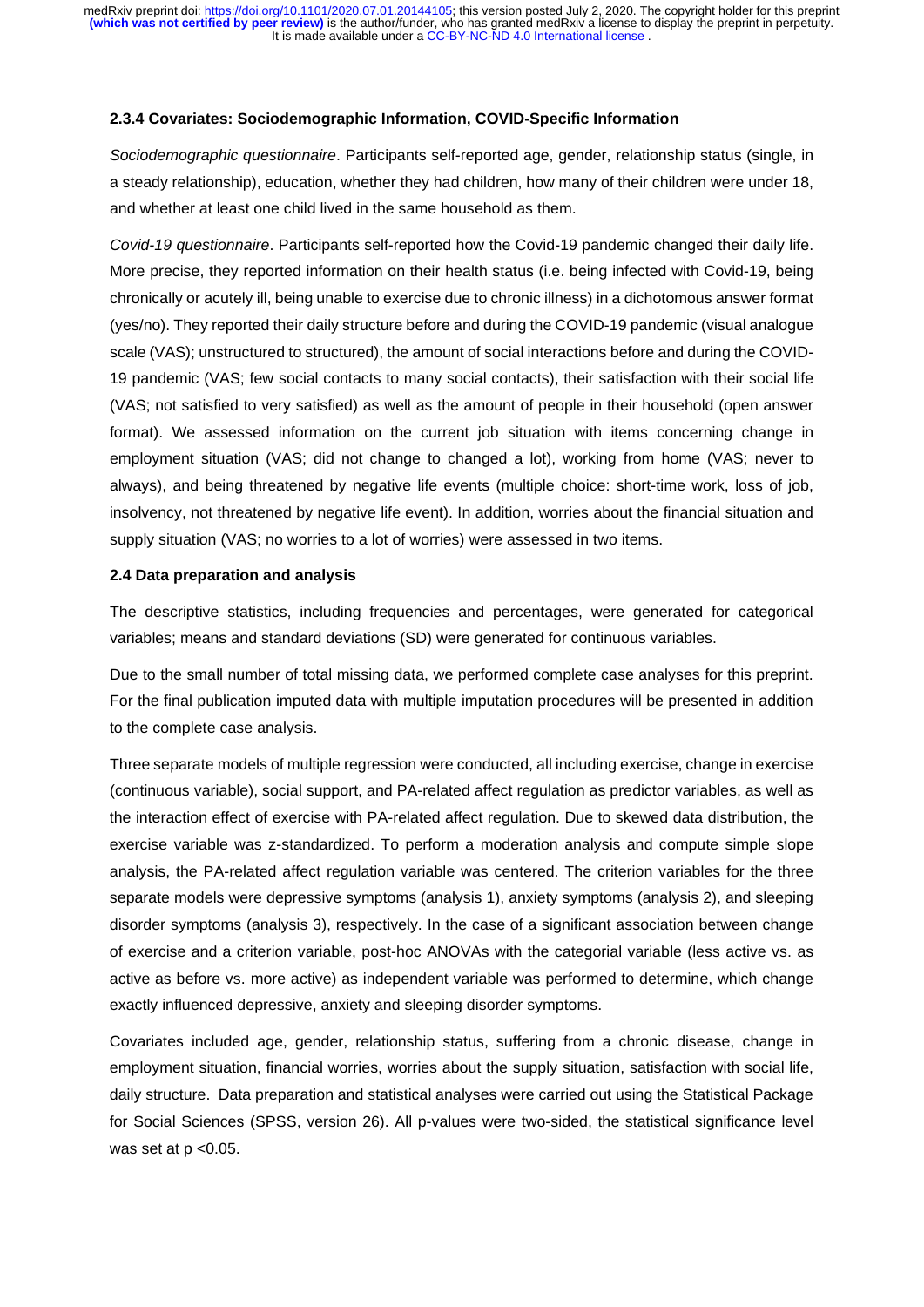## **3. Results**

# **3.1 Missing analyses**

The percentage of missing values ranged from 0 percent for some demographic and clinical variables to as high as four percent for data about changes due to the corona pandemic. 86.63% of 4271 eligible subjects completed the questionnaire without missing data. The percentage of missing data in total was 0.21%. Data were primarily missing due to item nonresponse. A Missing Values Analysis indicated that Little's (1988) test of Missing Completely at Random (MCAR) was significant, χ2(15047, *n* = 4271) = 17488.86, *p* < .001.

# **3.2 Participants/ Inclusion criteria**

4343 participants completed the questionnaire. 72 participants were excluded because they indicated to be younger than 18 years or older than 99 years old. As analyses were conducted for complete cases only, 571 participants (13.37 %) were excluded because of missing data. This left a total of  $n = 3700$ participants. Figure 1 illustrates the reasons participants were excluded.



*Figure 1:* Exclusion criteria for participants

<span id="page-7-0"></span>The age varied between 18 and 85 years (*M* = 33.13, *SD* = 11.73), participants were predominantly female (n = 2909; 78.6%). Participants spent most of their day time at home (*M* = 19.601 hours, *SD* = 4.432). [Table 1](#page-7-0) provides an overview of sample characteristics.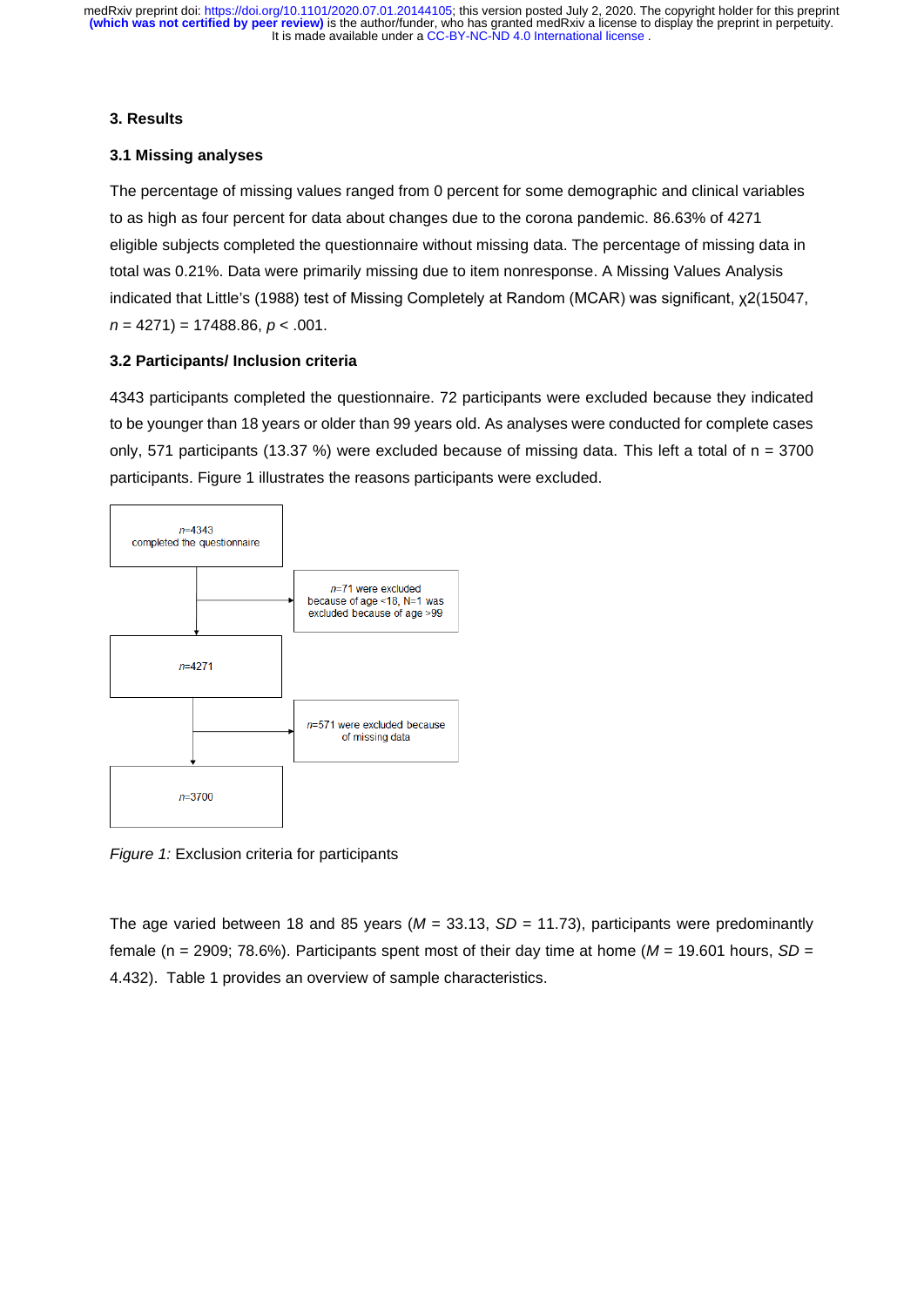Table 1

*Sample Characteristics*

|                                                     | n    | [%]             |
|-----------------------------------------------------|------|-----------------|
| Gender                                              |      |                 |
| Male                                                | 776  | 21.0            |
| Female                                              | 2909 | 78.6            |
| <b>Diverse</b>                                      | 15   | 0.4             |
| <b>Marital Status</b>                               |      |                 |
| Single                                              | 1240 | 33.5            |
| Relationship                                        | 1332 | 36.0            |
| Married                                             | 987  | 26.7            |
| Divorced                                            | 119  | 3.2             |
| Widowed                                             | 22   | 0.6             |
| <b>Amount of kids</b>                               |      |                 |
| 0                                                   | 3029 | 81.9            |
| 1                                                   | 326  | 8.8             |
| $\overline{2}$                                      | 276  | 7.5             |
| $\geq 3$                                            | 69   | 1.9             |
| <b>Academic Status</b>                              |      |                 |
| No Graduation                                       | 6    | 0.2             |
| Lower Secondary School Certificate                  | 37   | 1.0             |
| General Certificate of Secondary Education          | 188  | 5.1             |
| <b>High School Graduation</b>                       | 933  | 25.2            |
| <b>Professional Training</b>                        | 454  | 12.3            |
| Bachelor                                            | 755  | 20.4            |
| Master/Diploma                                      | 1155 | 31.2            |
| PhD                                                 | 172  | 4.6             |
| <b>Covid-19 diagnosis</b>                           |      |                 |
| Yes                                                 | 14   | 0.4             |
| No                                                  | 3686 | 99.6            |
| <b>Chronic disease</b>                              |      |                 |
| Yes                                                 | 329  | 8.9             |
| <b>No</b>                                           | 3371 | 91.1            |
| Threatened by short-time work, job loss, insolvency |      |                 |
| Yes                                                 | 942  | 25.5            |
| No                                                  | 2758 | 74.5            |
| <b>Change in Exercise</b>                           |      |                 |
| Negative change                                     | 1258 | 34.0            |
| No change                                           | 1022 | 27.6            |
| Positive change                                     | 1420 | 38.4            |
|                                                     | n    | Mean (SD)       |
| Age                                                 | 3700 | 33.13 (11.73)   |
| <b>Exercise (minutes/ week)</b>                     | 3700 | 181.33 (233.59) |
| Sleep duration (hours/ night)                       | 3700 | 8.64(1.21)      |
|                                                     |      |                 |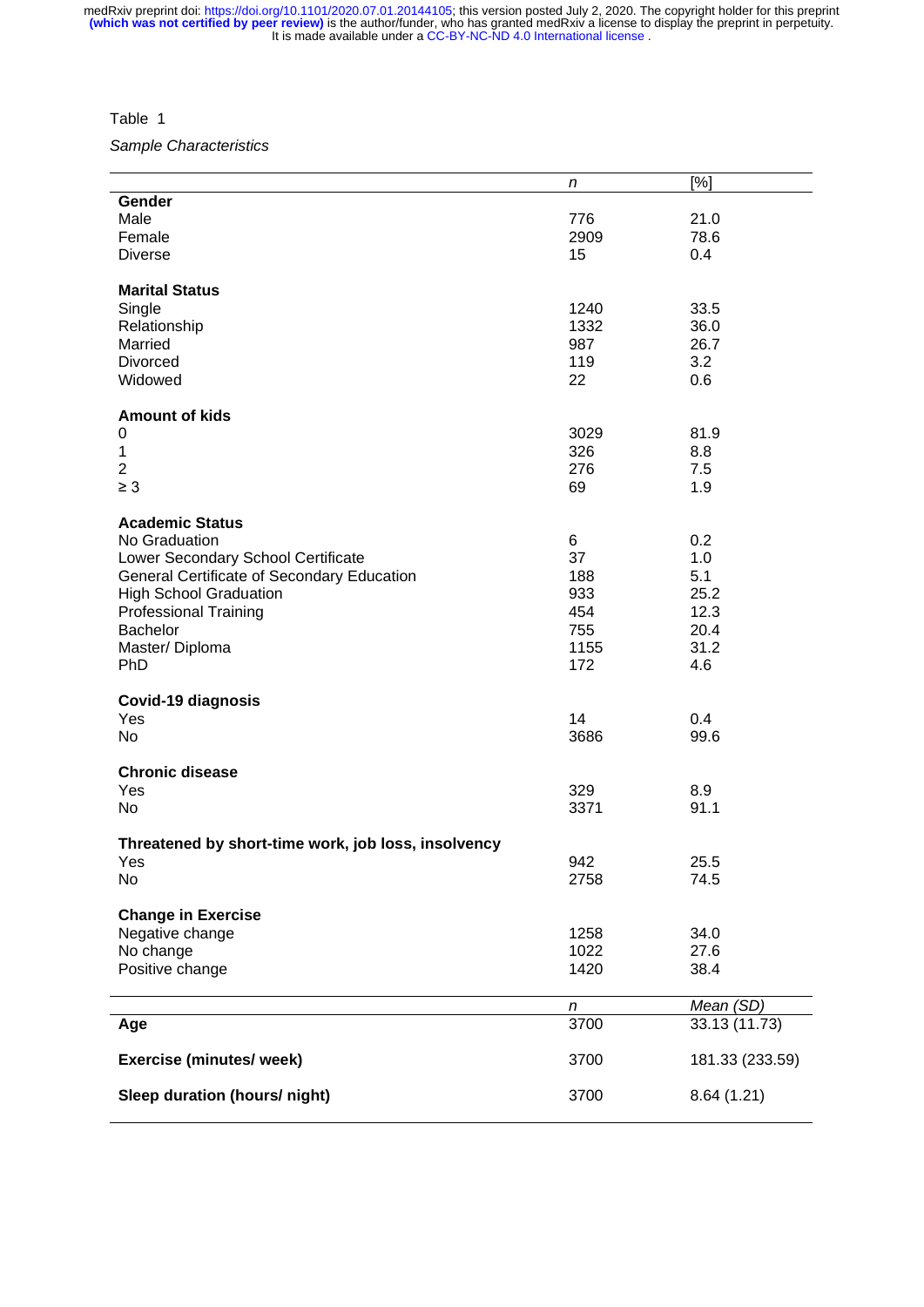### **3.3 Prevalence of mental disorders**

The prevalence of depressive disorders (PHQ-9 score ≥ 10, indicating a medium, severe or most severe depressive disorder) in our sample was 31.4%. This indicates a prevalence that is nearly four times as high as the prevalence of depressive disorders diagnosed using the PHQ-9 in German adults in 2013, which was 8.1% (Busch, Maske, Ryl, Schlack, & Hapke, 2013). In our sample, only 41.7% of participants indicated a good sleep quality, whereas 58.3% reported symptoms of insomnia (PSQI total score > 5). 5.7% fulfilled diagnostic criteria for panic disorder, which is also elevated compared to the prevalence in the general population in 2014, which was 2% (Jacobi et al., 2014). Table 2 provides an overview of sample scores in depressive disorder, panic disorder, other anxiety disorder and insomnia compared to prevalence in Germany.

### Table 2

*Prevalence of mental disorders in the sample of the present study during COVID-19 compared to prevalence in the general population before COVID-19*

|                                      |                 | Prevalence in the sample of the present<br>study during COVID-19 |             |           |             |                       | <b>Prevalence</b><br>general | in.<br>the<br>population<br>before COVID-19 |                  |                   |                  |
|--------------------------------------|-----------------|------------------------------------------------------------------|-------------|-----------|-------------|-----------------------|------------------------------|---------------------------------------------|------------------|-------------------|------------------|
|                                      | Male (m)        |                                                                  | Female (f)  |           |             | Diverse (d) Total (t) |                              |                                             | m                | f                 | t                |
|                                      | $\mathbf n$     | %                                                                | $\mathbf n$ | %         | $\mathbf n$ | %                     | $\mathbf n$                  | ℅                                           | %                | %                 | %                |
| Depressive disorder (PHQ-D)          |                 |                                                                  |             |           |             |                       |                              |                                             |                  |                   |                  |
| Absence (0-4)                        |                 | 324 41.8                                                         | 744         | 25.6      | 3           | 20.0                  | 1071 28.9                    |                                             |                  |                   |                  |
| Mild (5-9)                           | 281             | 36.2                                                             |             | 1184 40.7 | 6           | 40.0                  | 1471 39.8                    |                                             |                  |                   |                  |
| Medium (10-14)                       | 116             | 14.9                                                             | 586         | 20.1      | 3           | 20.0                  | 705                          | 19.1                                        | 6.1 <sup>a</sup> | 10.2 <sup>a</sup> | 8.1 <sup>a</sup> |
| Severe (15-19)                       | 43              | 5.5                                                              | 276         | 9.5       | 2           | 13.3                  | 321                          | 8.7                                         |                  |                   |                  |
| Most severe (20-<br>27)              | 12 <sub>2</sub> | 1.5                                                              | 119         | 4.1       | 1           | 6.7                   | 132                          | 3.56                                        |                  |                   |                  |
| Panic disorder (PHQ-D)               |                 |                                                                  |             |           |             |                       |                              |                                             |                  |                   |                  |
| Diagnostic criteria<br>not fulfilled |                 | 753 97.0                                                         | 2722 93.6   |           |             | 14 93.3               | 3489 94.3                    |                                             |                  |                   |                  |
| Diagnostic criteria<br>fulfilled     | 23              | 3.0                                                              | 187         | 6.4       | $\mathbf 1$ | 6.7                   | 211                          | 5.7                                         | 1.2 <sup>b</sup> | 2.8 <sup>b</sup>  | 2.0 <sup>b</sup> |
| Other anxiety disorder (PHQ-D)       |                 |                                                                  |             |           |             |                       |                              |                                             |                  |                   |                  |
| Diagnostic criteria<br>not fulfilled |                 | 751 96.8                                                         | 2662 91.5   |           |             | 14 93.3               | 3427 92.6                    |                                             |                  |                   |                  |
| Diagnostic criteria<br>fulfilled     | 25              | 3.2                                                              | 247         | 8.5       | $\mathbf 1$ | 6.7                   | 273                          | 7.4                                         | 1.5 <sup>b</sup> | 2.9 <sup>b</sup>  | 2.2 <sup>b</sup> |
| Insomnia (PSQI)                      |                 |                                                                  |             |           |             |                       |                              |                                             |                  |                   |                  |
| Not fulfilling<br>symptoms (0-5)     |                 | 392 50.5                                                         | 1174 40.4   |           | 5           | 33.3                  | 1544 41.7                    |                                             |                  |                   |                  |
| <b>Fulfilling</b><br>symptoms (6-21) |                 | 384 49.5                                                         |             | 1735 59.6 |             | 10 66.7               | 2156 58.3                    |                                             | 3.8 <sup>c</sup> | 7.7 <sup>c</sup>  | 5.9 <sup>c</sup> |

*Note.* a Busch et al. (2013). b Jacobi et al. (2014). CSchlack, Hapke, Maske, Busch, and Cohrs (2013).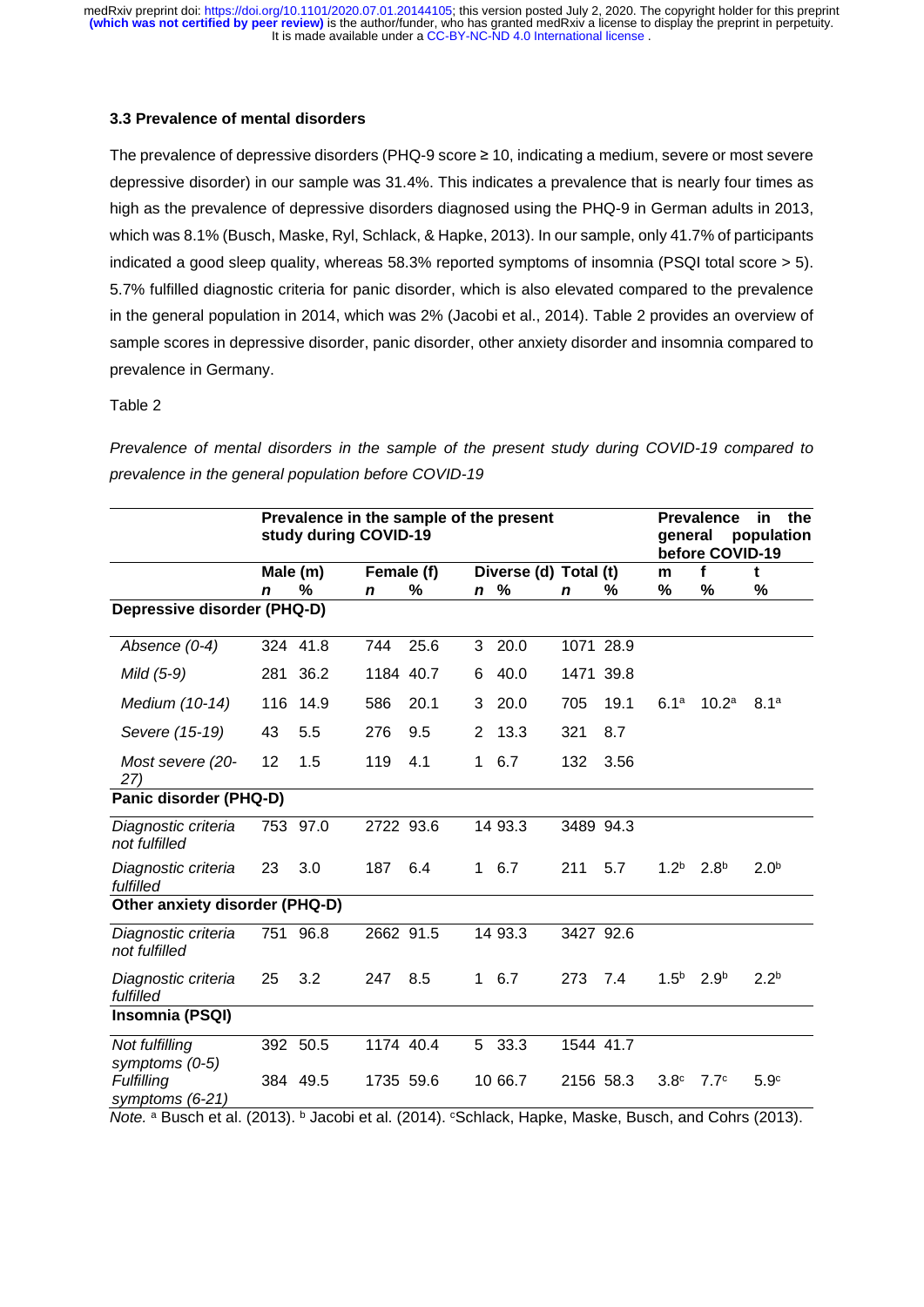# **3.4 Prediction of mental health symptoms by social support, exercise and exercise specific health competence**

Analysis 1 included depressive symptoms as the criterion. Analysis 1 resulted in significant main effects of age, female gender, suffering from a chronic disease, change in employment situation, financial worries, worries about the supply situation, satisfaction with the social life, daily structure, social support, change in exercise, and PA-related affect regulation. The overall model fit was  $R^2$ <sub>adjusted</sub> = 0.41. Results of the analysis are reported in Table 3*.* 

Depressive symptoms differed statistically significant between the different levels (negative change, no change, positive change) of change in exercise (*F*(2, 3697) = 42.50, *p* < .001). Post-Hoc comparisons indicated, that the mean score for participants, that reported a negative change (*M* = 9.00; *SD* = 5.56) was significantly different to participants that reported no change (*M* = 7.26; *SD* = 5.14) and to participants who reported positive change ( $M = 7.92$ ; *SD* = 5.21). There was no significant difference between participants that reported no change and positive change.

### Table *3*

*Results of analysis 1, with depressive symptoms as the criterion variable* 

| <b>Predictor</b>                                              | В       | <b>SE</b> | beta    | t        | p-value | F | df                 | р | $R^2$ adjusted |
|---------------------------------------------------------------|---------|-----------|---------|----------|---------|---|--------------------|---|----------------|
|                                                               |         |           |         |          |         |   |                    |   |                |
| (Intercept)                                                   | 19.33   | 0.59      |         | 32.91    | 0.000   |   |                    |   |                |
| Age                                                           | $-0.06$ | 0.01      | $-0.14$ | $-10.39$ | 0.000   |   |                    |   |                |
| Gender = female <sup>1</sup>                                  | 1.40    | 0.17      | 0.11    | 8.40     | 0.000   |   |                    |   |                |
| Gender = diverse <sup>1</sup>                                 | 0.16    | 1.05      | 0.00    | 0.16     | 0.877   |   |                    |   |                |
| <b>Relationship Status</b><br>(single)                        | 0.25    | 0.14      | 0.02    | 1.79     | 0.073   |   |                    |   |                |
| Suffering from Chronic<br>Disease                             | 2.33    | 0.24      | 0.13    | 9.68     | 0.000   |   |                    |   |                |
| Change in Employment<br>Situation                             | 0.01    | 0.00      | 0.04    | 3.20     | 0.001   |   |                    |   |                |
| <b>Financial Worries</b>                                      | 0.02    | 0.00      | 0.13    | 9.47     | 0.000   |   |                    |   |                |
| <b>Worries about Supply</b><br>Situation                      | 0.02    | 0.00      | 0.06    | 4.62     | 0.000   |   |                    |   |                |
| Satisfaction with Social<br>Life                              | $-0.03$ | 0.00      | $-0.18$ | $-13.19$ | 0.000   |   |                    |   |                |
| Daily Structure                                               | $-0.04$ | 0.00      | $-0.23$ | $-16.36$ | 0.000   |   |                    |   |                |
| Social Support                                                | $-1.64$ | 0.10      | $-0.22$ | $-15.71$ | 0.000   |   |                    |   |                |
| Change in Exercise                                            | $-0.25$ | 0.04      | $-0.08$ | $-5.69$  | 0.000   |   |                    |   |                |
| Exercise (min/week)°                                          | $-0.02$ | 0.08      | 0.00    | $-0.18$  | 0.857   |   |                    |   |                |
| <b>PA-related affect</b><br>regulation#                       | $-0.53$ | 0.09      | $-0.08$ | $-5.70$  | 0.000   |   |                    |   |                |
| Exercise<br>(minutes/week) x PA-<br>related affect regulation | $-0.13$ | 0.10      | $-0.02$ | $-1.29$  | 0.198   |   |                    |   |                |
|                                                               |         |           |         |          |         |   | 171.58 15.00 0.000 |   | 0.41           |

*Note*. *B:* unstandardized regression weights, *beta:* standardized regression weights; df: degrees of freedom; SE: standard error

1Reference Category: Gender = male °z-standardized

#centered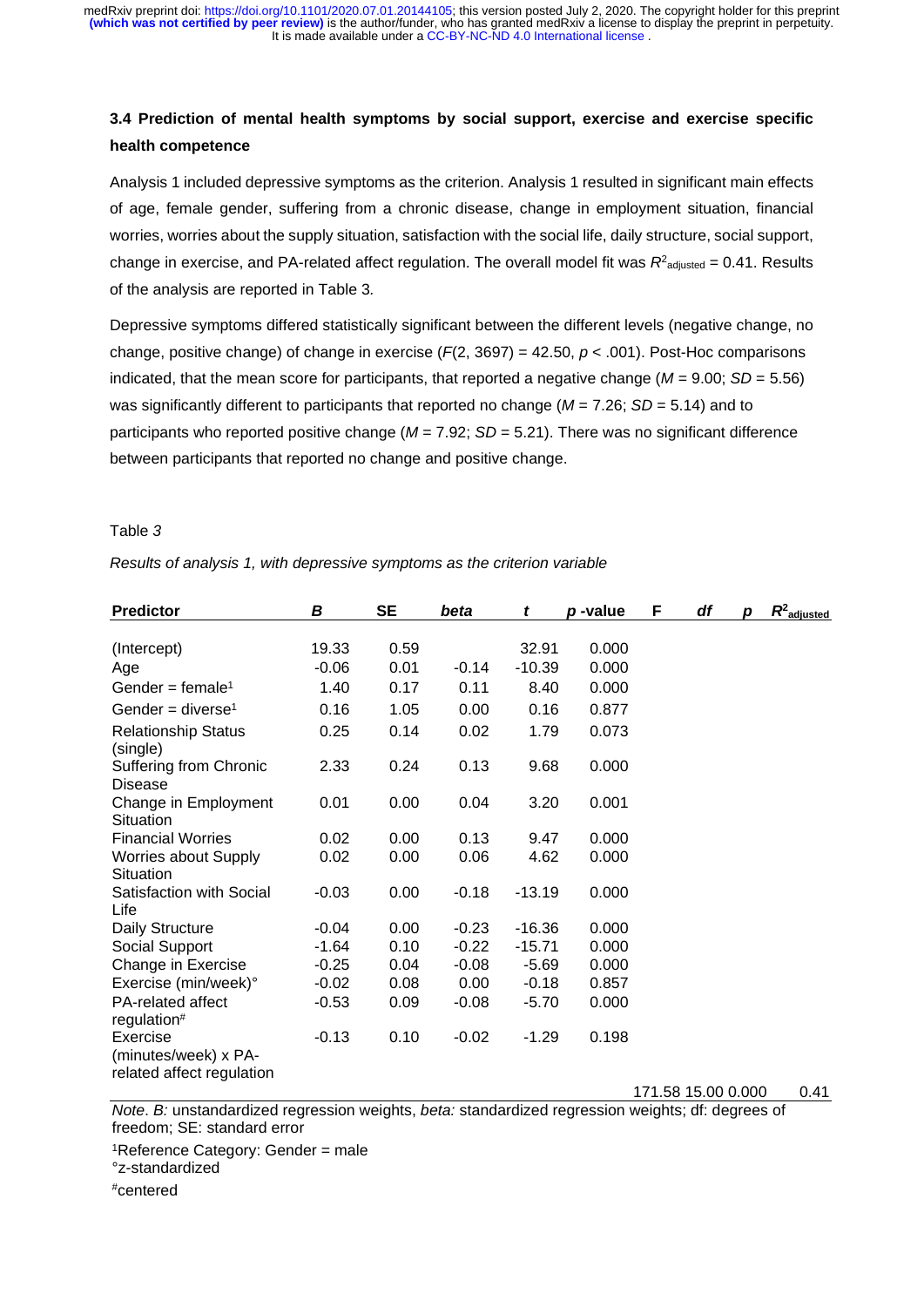<span id="page-11-0"></span>Analysis 2 included anxiety symptoms as the criterion. Analysis 2 resulted in significant main effects of female gender, relationship status, suffering from a chronic disease, change in employment situation, financial worries, worries about the supply situation, satisfaction with the social, daily structure, social support, change in exercise, and PA-related affect regulation. The overall model fit was  $R<sup>2</sup>$ adiusted = 0.20. Results of the analysis are reported in [Table 4.](#page-11-0)

There was a statistically significant difference between participants who reported negative change, no change and positive change in anxiety symptoms (*F*(2, 3697) = 15.52, *p* < .001). Post-Hoc comparisons indicated, that the mean score for participants, that reported a negative change (*M* = 0.86; *SD* = 0.68) was significantly different to participants that reported no change (*M* = 0.73; *SD* = 0.65) and to participants who reported positive change ( $M = 0.73$ ;  $SD = 0.63$ ). There was no significant difference between participants that reported no change and positive change.

## Table 4

|  | Results of analysis 2, with anxiety symptoms as the criterion variable |  |  |  |  |
|--|------------------------------------------------------------------------|--|--|--|--|
|--|------------------------------------------------------------------------|--|--|--|--|

| <b>Predictor</b>                                             | B       | <b>SE</b> | beta    | t       | p-value | F | df                | D | $R^2$ adjusted |
|--------------------------------------------------------------|---------|-----------|---------|---------|---------|---|-------------------|---|----------------|
|                                                              |         |           |         |         |         |   |                   |   |                |
| (Intercept)                                                  | 1.24    | 0.09      |         | 14.47   | 0.000   |   |                   |   |                |
| Age                                                          | 0.00    | 0.00      | $-0.02$ | $-1.29$ | 0.196   |   |                   |   |                |
| Gender = female <sup>1</sup>                                 | 0.23    | 0.02      | 0.14    | 9.27    | 0.000   |   |                   |   |                |
| Gender = diverse <sup>1</sup>                                | 0.09    | 0.15      | 0.01    | 0.61    | 0.543   |   |                   |   |                |
| <b>Relationship Status</b><br>(single)                       | $-0.05$ | 0.02      | $-0.04$ | $-2.50$ | 0.013   |   |                   |   |                |
| <b>Suffering from Chronic</b><br><b>Disease</b>              | 0.21    | 0.04      | 0.09    | 6.05    | 0.000   |   |                   |   |                |
| Change in Employment<br>Situation                            | 0.00    | 0.00      | 0.04    | 2.36    | 0.018   |   |                   |   |                |
| <b>Financial Worries</b>                                     | 0.00    | 0.00      | 0.17    | 10.19   | 0.000   |   |                   |   |                |
| <b>Worries about Supply</b><br>Situation                     | 0.00    | 0.00      | 0.10    | 6.49    | 0.000   |   |                   |   |                |
| Satisfaction with Social<br>Life                             | 0.00    | 0.00      | $-0.14$ | $-9.09$ | 0.000   |   |                   |   |                |
| Daily Structure                                              | 0.00    | 0.00      | $-0.11$ | $-6.67$ | 0.000   |   |                   |   |                |
| Social Support                                               | $-0.10$ | 0.02      | $-0.10$ | $-6.46$ | 0.000   |   |                   |   |                |
| Change in Exercise                                           | $-0.02$ | 0.01      | $-0.05$ | $-2.85$ | 0.004   |   |                   |   |                |
| Exercise (min/week)°                                         | 0.01    | 0.01      | 0.01    | 0.52    | 0.606   |   |                   |   |                |
| PA-related affect<br>regulation#                             | $-0.03$ | 0.01      | $-0.04$ | $-2.40$ | 0.016   |   |                   |   |                |
| Exercise (minutes/week)<br>x PA-related affect<br>regulation | $-0.03$ | 0.02      | $-0.03$ | $-1.85$ | 0.064   |   |                   |   |                |
|                                                              |         |           |         |         |         |   | 62.79 15.00 0.000 |   | 0.20           |

*Note*. *B:* unstandardized regression weights, *beta:* standardized regression weights; df: degrees of freedom; SE: standard error

1Reference Category: Gender = male

°z-standardized

#centered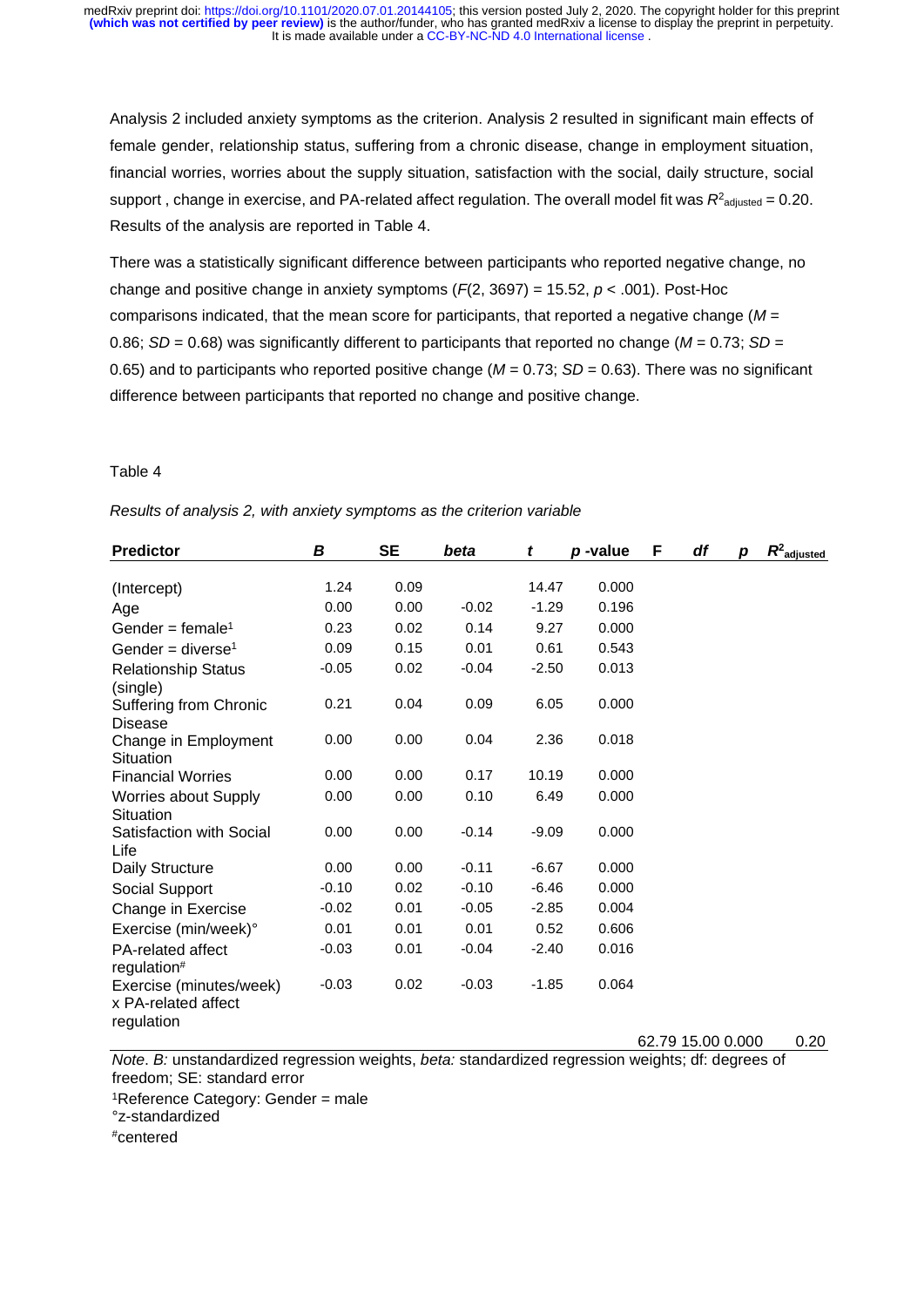<span id="page-12-0"></span>Analysis 3 included sleeping disorder symptoms as the criterion. Analysis 3 resulted in significant main effects of female gender, relationship status, suffering from a chronic disease, financial worries, worries about the supply situation, satisfaction with the social life, daily structure, social support, change in exercise, and PA-related affect regulation. The overall model fit was  $R<sup>2</sup>$ <sub>adjusted</sub> = 0.25. Results of the analysis are reported in [Table 5.](#page-12-0)

Sleeping disorder symptoms differed statistically significant between the different levels (negative change, no change, positive change of change) of change in exercise (*F*(2, 3697) = 39.174, *p* <0.001). Post-Hoc comparisons indicated, that the mean score for participants, that reported a negative change (*M* = 7.93; *SD* = 4.35) was significantly different to participants that reported no change (*M* =6.88; *SD*  = 4.16), and to participants who reported positive change (*M* = 6.58; *SD* = 3.76). There was no significant difference between participants that reported no change and positive change.

## Table 5

|  | Results of analysis 3, with sleeping disorder symptoms as the criterion variable |  |  |
|--|----------------------------------------------------------------------------------|--|--|
|  |                                                                                  |  |  |

| <b>Predictor</b>                                             | В       | <b>SE</b> | beta    | t        | p-value | F | df | D | $R^2$ adjusted |
|--------------------------------------------------------------|---------|-----------|---------|----------|---------|---|----|---|----------------|
|                                                              | 11.82   | 0.52      |         | 22.63    | 0.000   |   |    |   |                |
| (Intercept)                                                  |         |           |         |          |         |   |    |   |                |
| Age                                                          | 0.00    | 0.01      | 0.01    | 0.62     | 0.534   |   |    |   |                |
| Gender = female <sup>1</sup>                                 | 0.97    | 0.15      | 0.10    | 6.53     | 0.000   |   |    |   |                |
| Gender = diverse <sup>1</sup>                                | 0.92    | 0.93      | 0.01    | 0.98     | 0.326   |   |    |   |                |
| <b>Relationship Status</b><br>(single)                       | 0.55    | 0.13      | 0.06    | 4.31     | 0.000   |   |    |   |                |
| Suffering from Chronic<br>Disease                            | 2.24    | 0.21      | 0.15    | 10.46    | 0.000   |   |    |   |                |
| Change in Employment<br>Situation                            | 0.00    | 0.00      | 0.01    | 0.94     | 0.345   |   |    |   |                |
| <b>Financial Worries</b>                                     | 0.02    | 0.00      | 0.12    | 7.89     | 0.000   |   |    |   |                |
| <b>Worries about Supply</b><br>Situation                     | 0.01    | 0.00      | 0.05    | 3.48     | 0.001   |   |    |   |                |
| Satisfaction with Social<br>Life                             | $-0.02$ | 0.00      | $-0.13$ | $-8.53$  | 0.000   |   |    |   |                |
| Daily Structure                                              | $-0.02$ | 0.00      | $-0.17$ | $-10.42$ | 0.000   |   |    |   |                |
| Social Support                                               | $-0.89$ | 0.09      | $-0.15$ | $-9.55$  | 0.000   |   |    |   |                |
| Change in Exercise                                           | $-0.18$ | 0.04      | $-0.07$ | $-4.54$  | 0.000   |   |    |   |                |
| Exercise (min/week)°                                         | $-0.14$ | 0.07      | $-0.03$ | $-1.86$  | 0.063   |   |    |   |                |
| PA-related affect<br>regulation#                             | $-0.35$ | 0.08      | $-0.07$ | $-4.21$  | 0.000   |   |    |   |                |
| Exercise (minutes/week)<br>x PA-related affect<br>regulation | 0.00    | 0.09      | 0.00    | 0.02     | 0.987   |   |    |   |                |

84.14 15.00 0.000 0.25

*Note*. *B:* unstandardized regression weights, *beta:* standardized regression weights; df: degrees of freedom; SE: standard error

1Reference Category: Gender = male

°z-standardized

#centered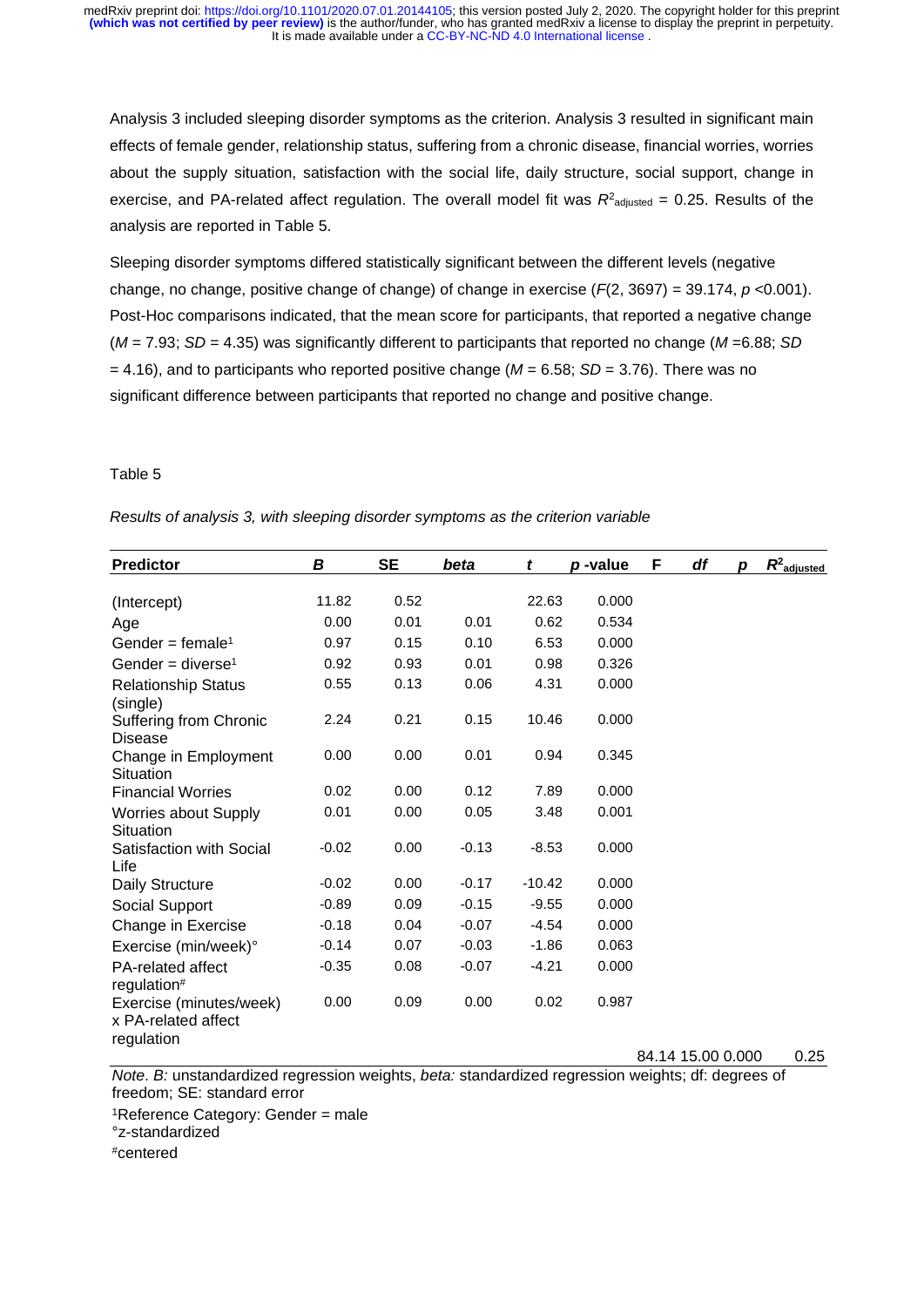### **4. Discussion**

In this cross-sectional study we examined if perceived social support, exercise in minutes per week and change in exercise are protective factors regarding symptoms of depression, anxiety and sleeping disorder. We further hypothesized that specific exercise related regulation competences enhance the mental health benefits of exercise.

Our descriptive comparison of the prevalence of depression, panic disorder, other anxiety disorder and sleeping disorders resulted in higher prevalence rates during the Covid-19 pandemic in comparison to representative studies conducted before the pandemic. The prevalence needs to be regarded with caution since diagnoses were derived from questionnaires, not delivered by experienced clinicians.

There was no significant association between exercise in minutes and depressive, anxiety, and sleeping disorder symptoms. However, the change in exercise was significantly associated with symptom severity in all three analyses. Exploratory post-hoc analyses resulted in higher symptom severity for participants who decreased their exercise activity in comparison to participants with no change or positive change in exercise activity levels for depression, anxiety and sleeping disorder symptoms.

In line with our hypotheses, perceived social support and PA-related affect regulation was negatively associated with symptoms of anxiety, depression and sleeping disorders. However, we did not find a significant interaction effect between exercise and PA-related affect regulation in any analyses.

In addition, our analyses resulted in significant positive associations between female gender, suffering from a chronic disease, financial worries, and worries about the supply situation with depressive, anxiety, and sleeping disorder symptoms. Satisfaction with the social life and daily structure were negatively associated with depressive, anxiety and sleeping disorder symptoms. Age was negatively associated with depressive symptoms. Change in employment situation was positively associated with depressive and anxiety symptoms. Relationship status was negatively associated with anxiety, but positively associated with sleeping disorder symptoms.

The current cross-sectional survey complements recent studies that reported associations between a decrease in the amount of exercise after the Covid-19 pandemic and higher depression rates (Meyer et al., 2020; Stanton et al., 2020). While Schuch and colleagues (2020) reported, that the effective amount of moderate-to-vigorous exercise was associated with less depression and anxiety disorders, our results indicate only changes in exercise to be associated with mental health benefits. The compelling effects of perceived social support and daily structure on mental health in our analysis complements research, that shows increases in depression and anxiety with the loss of day structure.

Our study has several limitations: Since the design was cross-sectional, results cannot be interpreted causally. Further longitudinal data that will be available in the upcoming measurement will shed more light on the associations between changes in exercise and social support on the attenuation or aggravation of psychopathological symptoms. The sample was mostly composed of females. Further the mean age was quite low (mean age 33 year). Therefore, the representativeness of this sample is limited. Although the recruiting was not directed to people with mental disorders (such as clinics or hospitals) and it was announced as a study about the "protective factors for mental health", there might be a self-selection bias. Especially people that suffered from mental problem might have been more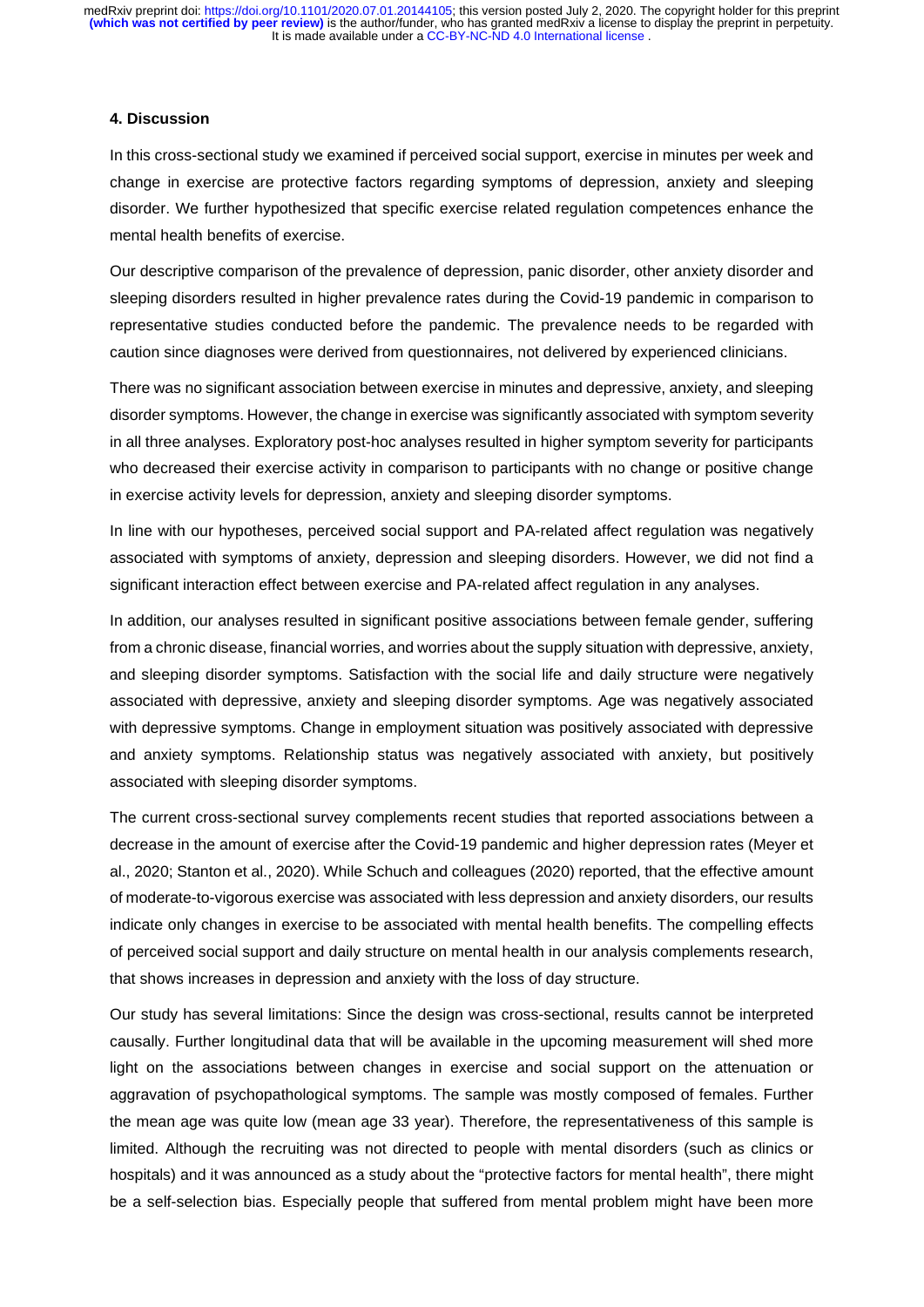interested in participating in the study causing the very high prevalence. Further methodological limitations comprise the assessment of the change in exercise and anxiety symptoms (only one item each). Further work-related and leisure-time related PA was not analyzed, which could bias our results. Lastly the model fit can be assumed as adequate for depression with an explained variance of 41 %. however the explained variance for anxiety (20 %) and sleep (26 %) can be considered as low.

# **Acknowledgements**

This research has not been funded by an external source. We thank all the participants who took time to take part in this research project. Particularly, we want to thank the podcast "Lage der Nation" who mentioned the study in their podcast episode.

# **Authors contributions**

Study conception and design: Leonie Louisa Bauer, Britta Seiffer, Sebastian Wolf, Clara Deinhart, Beatrice Atrott, Gorden Sudeck, Martin Hautzinger. Acquisition of data: Leonie Louisa Bauer, Britta Seiffer, Sebastian Wolf, Clara Deinhart, Beatrice Atrott. Analysis and interpretation of data: Sebastian Wolf, Britta Seiffer, Clara Deinhart, Beatrice Atrott, Leonie Louisa Bauer, Inka Rösel. Drafting of manuscript: Leonie Louisa Bauer, Britta Seiffer, Sebastian Wolf. Critical revision: All authors.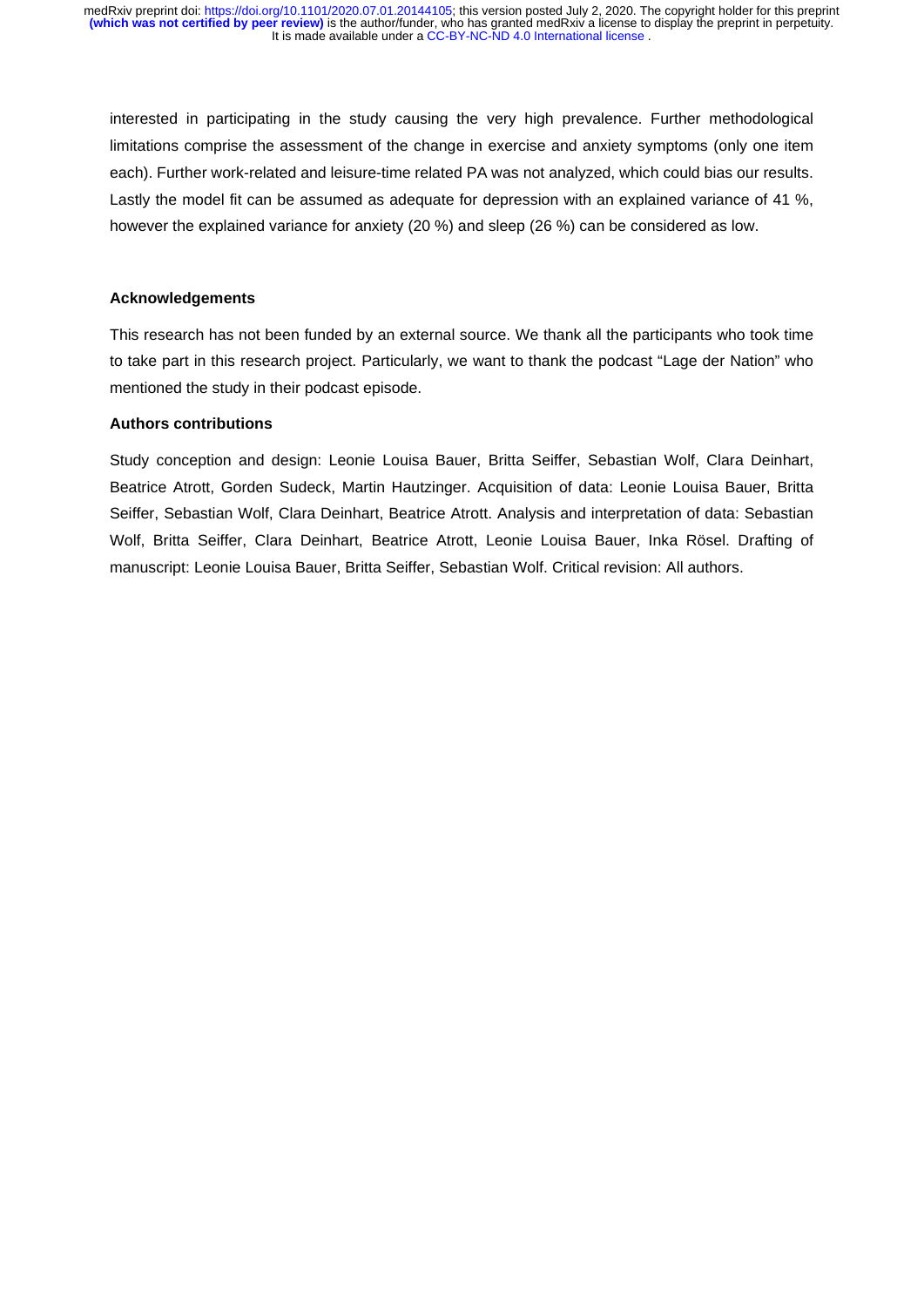# **References**

- American College of Sports Medicine. (2017). *ACSM's Guidelines for Exercise Testing and Prescription*. Alphen aan den Rijn: Wolters Kluwer.
- Brooks, S. K., Webster, R. K., Smith, L. E., Woodland, L., Wessely, S., Greenberg, N., & Rubin, G. J. (2020). The psychological impact of quarantine and how to reduce it: rapid review of the evidence. *The Lancet, 395*(10227), 912-920. doi:10.1016/S0140-6736(20)30460-8
- Busch, M. A., Maske, U. E., Ryl, L., Schlack, R., & Hapke, U. (2013). Prävalenz von depressiver Symptomatik und diagnostizierter Depression bei Erwachsenen in Deutschland [Prevalence of depressive symptoms and diagnosed depression in adults in Germany]. *Bundesgesundheitsblatt-Gesundheitsforschung-Gesundheitsschutz, 56*(5-6), 733-739. doi:10.1007/s00103-013-1688-3
- Buysse, D. J., Reynolds, C. F., 3rd, Monk, T. H., Berman, S. R., & Kupfer, D. J. (1989). The Pittsburgh Sleep Quality Index: a new instrument for psychiatric practice and research. *Psychiatry Res, 28*(2), 193-213. doi:10.1016/0165-1781(89)90047-4
- Cao, W., Fang, Z., Hou, G., Han, M., Xu, X., Dong, J., & Zheng, J. (2020). The psychological impact of the COVID-19 epidemic on college students in China. *Psychiatry Res, 287*, 112934. doi:10.1016/j.psychres.2020.112934
- Carl, J., Sudeck, G., & Pfeifer, K. (2020). Competencies for a Healthy Physically Active Lifestyle— Reflections on the Model of Physical Activity-Related Health Competence. *J Phys Act Health, 1*(aop), 1-10.
- Dalgard, O. S., Dowrick, C., Lehtinen, V., Vazquez-Barquero, J. L., Casey, P., Wilkinson, G., ... Group, O. (2006). Negative life events, social support and gender difference in depression: A multinational community survey with data from the ODIN study. *Soc Psychiatry Psychiatr Epidemiol, 41*(6), 444-451. doi:10.1007/s00127-006-0051-5
- Doi, Y., Minowa, M., Uchiyama, M., & Okawa, M. (2001). Subjective sleep quality and sleep problems in the general Japanese adult population. *Psychiat Clin Neurosci, 55*(3), 213-215. doi:10.1046/j.1440-1819.2001.00830.x
- Federal Employment Agency. (2020). Auswirkungen der Corona-Krise auf den Arbeitsmarkt [Effects of the Corona crisis on the labour market]. *Berichte: Arbeitsmarkt kompakt - Auswirkungen der Corona-Krise.* Retrieved from https://statistik.arbeitsagentur.de/Statistikdaten/Detail/202005/arbeitsmarktberichte/am-

kompakt-corona/am-kompakt-corona-d-0-202005-pdf.pdf

- Fuchs, R., Klaperski, S., Gerber, M., & Seelig, H. (2015). Messung der Bewegungs- und Sportaktivität mit dem BSA-Fragebogen. *Z Gesundheitspsychol, 23*(2), 60-76. doi:10.1026/0943- 8149/a000137
- Fydrich, T., Sommer, G., Tydecks, S., & Brähler, E. (2009). Fragebogen zur sozialen Unterstützung (F-SozU): Normierung der Kurzform (K-14). *Z Med Psychol, 18*, 43-48.
- Gariepy, G., Honkaniemi, H., & Quesnel-Vallee, A. (2016). Social support and protection from depression: systematic review of current findings in Western countries. *Brit J Psychiatry, 209*(4), 284-293. doi:10.1192/bjp.bp.115.169094
- Gräfe, K., Zipfel, S., Herzog, W., & Löwe, B. (2004). Screening psychischer Störungen mit dem "Gesundheitsfragebogen für Patienten (PHQ-D)". *Diagnostica, 50*(4), 171-181. doi:10.1026/0012-1924.50.4.171
- Grav, S., Hellzen, O., Romild, U., & Stordal, E. (2012). Association between social support and depression in the general population: the HUNT study, a cross-sectional survey. *J Clin Nurs, 21*(1-2), 111-120. doi:10.1111/j.1365-2702.2011.03868.x
- Harvey, S. B., Overland, S., Hatch, S. L., Wessely, S., Mykletun, A., & Hotopf, M. (2018). Exercise and the Prevention of Depression: Results of the HUNT Cohort Study. *Am J Psychiatry, 175*(1), 28-36. doi:10.1176/appi.ajp.2017.16111223
- Huang, Y., & Zhao, N. (2020). Generalized anxiety disorder, depressive symptoms and sleep quality during COVID-19 outbreak in China: a web-based cross-sectional survey. *Psychiatry Res, 288*, 112954. doi:10.1016/j.psychres.2020.112954
- Jacobi, F., Hofler, M., Strehle, J., Mack, S., Gerschler, A., Scholl, L., . . . Wittchen, H. U. (2014). [Mental disorders in the general population : Study on the health of adults in Germany and the additional module mental health (DEGS1-MH)]. *Nervenarzt, 85*(1), 77-87. doi:10.1007/s00115- 013-3961-y
- Lee, A. M., Wong, J. G., McAlonan, G. M., Cheung, V., Cheung, C., Sham, P. C., . . . Chua, S. E. (2007). Stress and psychological distress among SARS survivors 1 year after the outbreak. *Can J Psychiatry, 52*(4), 233-240. doi:10.1177/070674370705200405
- Leiner, D. (2016). SoSci Survey [Computer Software] (Version 2.6.00). Retrieved from https://www.soscisurvey.de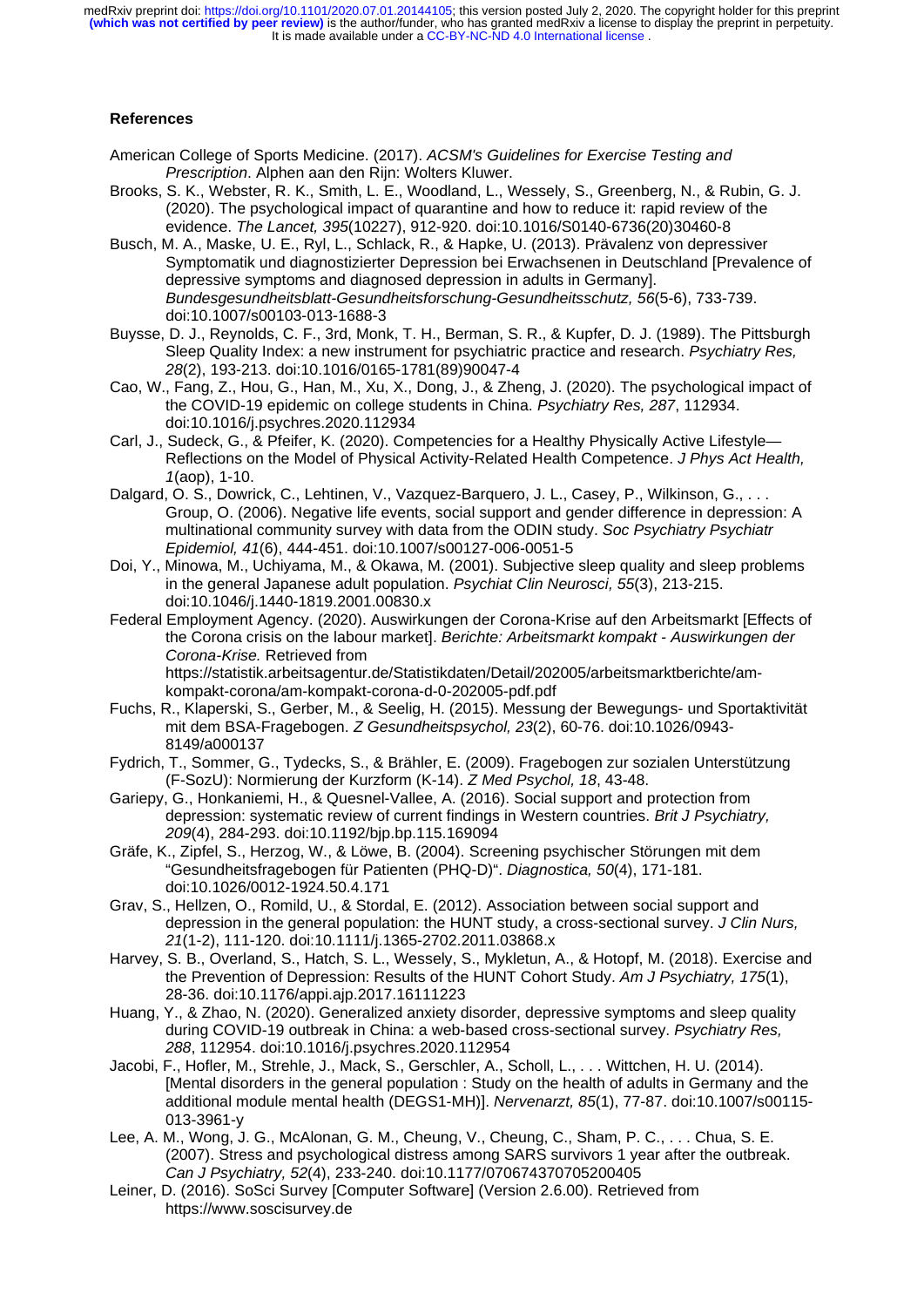- Liu, C. H., Zhang, E., Wong, G. T. F., & Hyun, S. (2020). Factors associated with depression, anxiety, and PTSD symptomatology during the COVID-19 pandemic: Clinical implications for US young adult mental health. *Psychiatry Res*, 113172. doi:10.1016/j.psychres.2020.113172
- Löwe, B., Spitzer, R. L., Zipfel, S., & Herzog, W. (2002). *PHQ-D. Gesundheitsfragebogen für Patienten. Manual. Komplettversion und Kurzform. Autorisierte deutsche Version des "Prime MD Patient Health Questionnaire (PHQ)"*. Karlsruhe: Pfizer.
- Meyer, J., McDowell, C., Lansing, J., Brower, C., Smith, L., Tully, M., & Herring, M. (2020). Changes in physical activity and sedentary behaviour due to the COVID-19 outbreak and associations with mental health in 3,052 US adults. *Cambridge Open Engage*. doi:10.33774/coe-2020 h0b8g
- Miloyan, B., Joseph Bienvenu, O., Brilot, B., & Eaton, W. W. (2018). Adverse life events and the onset of anxiety disorders. *Psychiatry Res, 259*, 488-492. doi:10.1016/j.psychres.2017.11.027
- Paul, K. I., Geithner, E., & Moser, K. (2009). Latent deprivation among people who are employed, unemployed, or out of the labor force. *J Psychol, 143*(5), 477-491. doi:10.3200/JRL.143.5.477- 491
- Rossi, R., Socci, V., Talevi, D., Mensi, S., Niolu, C., Pacitti, F., . . . Di Lorenzo, G. (2020). COVID-19 pandemic and lockdown measures impact on mental health among the general population in Italy. An N=18147 web-based survey. *medRxiv*, 2020.2004.2009.20057802. doi:10.1101/2020.04.09.20057802
- Santini, Z. I., Jose, P. E., Cornwell, E. Y., Koyanagi, A., Nielsen, L., Hinrichsen, C., . . . Koushede, V. (2020). Social disconnectedness, perceived isolation, and symptoms of depression and anxiety among older Americans (NSHAP): a longitudinal mediation analysis. *Lancet Public Health, 5*(1), E62-E70. doi:Doi 10.1016/S2468-2667(19)30230-0
- Schlack, R., Hapke, U., Maske, U., Busch, M., & Cohrs, S. (2013). Frequency and distribution of sleep problems and insomnia in the adult population in Germany: results of the German Health Interview and Examination Survey for Adults (DEGS1). *Bundesgesundheitsblatt Gesundheitsforschung Gesundheitsschutz, 56*(5-6), 740-748. doi:10.1007/s00103-013-1689-2
- Schuch, F. B., Bulzing, R., Meyer, J., Vancampfort, D., Firth, J., Stubbs, B., . . . Smith, L. (2020). Associations of moderate to vigorous physical activity and sedentary behavior with depressive and anxiety symptoms in self-isolating people during the COVID-19 pandemic: A crosssectional survey in Brazil. *Scielo Preprints*. doi:10.1590/SciELOPreprints.526
- Schuch, F. B., Stubbs, B., Meyer, J., Heissel, A., Zech, P., Vancampfort, D., . . . Hiles, S. A. (2019). Physical activity protects from incident anxiety: A meta-analysis of prospective cohort studies. *Depress Anxiety, 36*(9), 846-858. doi:10.1002/da.22915
- Schuch, F. B., Vancampfort, D., Firth, J., Rosenbaum, S., Ward, P. B., Silva, E. S., . . . Stubbs, B. (2018). Physical Activity and Incident Depression: A Meta-Analysis of Prospective Cohort Studies. *Am J Psychiatry, 175*(7), 631-648. doi:10.1176/appi.ajp.2018.17111194
- Stanton, R., To, Q. G., Khalesi, S., Williams, S. L., Alley, S. J., Thwaite, T. L., . . . Vandelanotte, C. (2020). Depression, Anxiety and Stress during COVID-19: Associations with Changes in Physical Activity, Sleep, Tobacco and Alcohol Use in Australian Adults. *Int J Environ Res Public Health, 17*(11). doi:10.3390/ijerph17114065
- Sudeck, G., Jeckel, S., & Schubert, T. (2018). Individual Differences in the Competence for Physical-Activity-Related Affect Regulation Moderate the Activity-Affect Association in Real-Life Situations. *J Sport Exerc Psychol, 40*(4), 196-205. doi:10.1123/jsep.2018-0017
- Sudeck, G., & Pfeifer, K. (2016). Physical activity-related health competence as an integrative objective in exercise therapy and health sports - conception and validation of a short questionnaire. *Ger J Exerc Sport Res, 46*(2), 74-87. doi:10.1007/s12662-016-0405-4
- Wang, C., Pan, R., Wan, X., Tan, Y., Xu, L., Ho, C. S., & Ho, R. C. (2020). Immediate Psychological Responses and Associated Factors during the Initial Stage of the 2019 Coronavirus Disease (COVID-19) Epidemic among the General Population in China. *Int J Environ Res Public Health, 17*(5). doi:10.3390/ijerph17051729
- Wang, X., Cai, L., Qian, J., & Peng, J. (2014). Social support moderates stress effects on depression. *Int J Ment Health Syst, 8*(1), 41. doi:10.1186/1752-4458-8-41
- Wittchen, H., Krause, P., Höfler, M., Winter, S., Spiegel, B., Hajak, G., . . . Pfister, H. (2001). NISAS-2000 – die "Nationwide Insomnia Screening and Awareness Study". Nervenheilkunde 2001. *Nervenheilkunde, 20*, 4-16.
- World Health Organization. (2020). WHO Coronavirus Disease (COVID-19) Dashboard. Retrieved from https://covid19.who.int/
- Xiao, H., Zhang, Y., Kong, D., Li, S., & Yang, N. (2020). The Effects of Social Support on Sleep Quality of Medical Staff Treating Patients with Coronavirus Disease 2019 (COVID-19) in January and February 2020 in China. *Med Sci Monit, 26*, e923549. doi:10.12659/MSM.923549